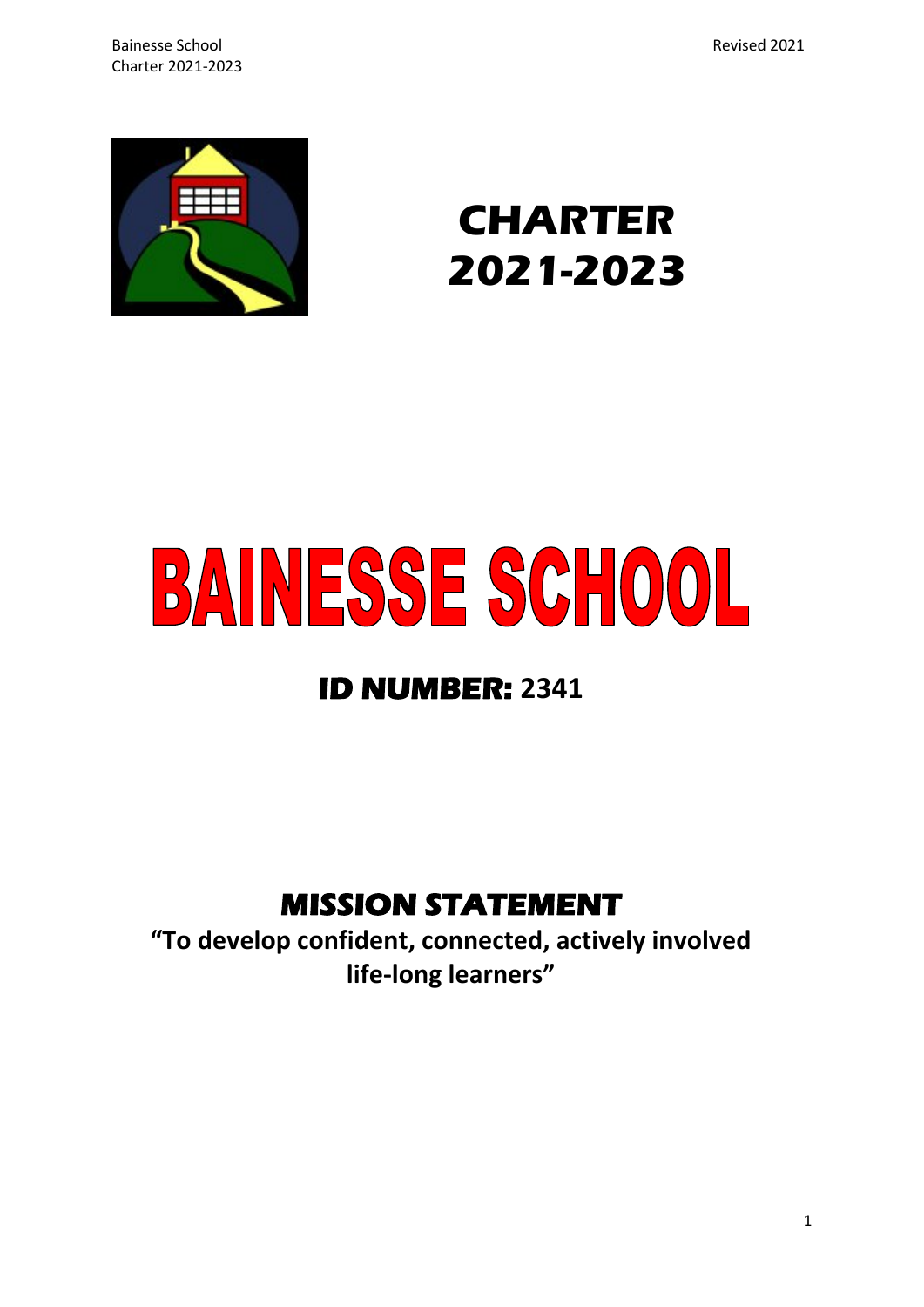# **Ratified by Board of Trustees March 2021**

#### **Please Note:**

This Charter has been reviewed and revised this year to align with current policy, practice and to represent what is important in our community. This involved a major review of the schools strengths, strategic goals, curriculum plan and alignment with the current New Zealand Curriculum to meet the needs of 21st century learners.

We have continued to review throughout 2020 and we have made improvements to our strategic direction so that the students at Bainesse School can learn within an atmosphere of rural values and have a curriculum design that will bring out the strengths and passions in every child so they can make maximum progress holistically.

# **CONTENTS**

- 1. Introduction and Background
- 2. Personnel, Professional Development and Facilities
- 3. Bainesse School's Mission Statement / Vision / Values / Aims
- 4. Strategic Direction
- 5. Bainesse School's Strategic Aims: Student Targets 1 5  $2021 - 2023$
- 6. Local Priorities
- 7. Local Priority Aim: Target 6 2021
- 8. Bainesse School's Annual Plan
- 9. Broad and Specific Annual Student Achievement: Targets 1 6 2021
- 10. Bainesse School's Procedural Information
- 11. School Board Objectives (Section 127)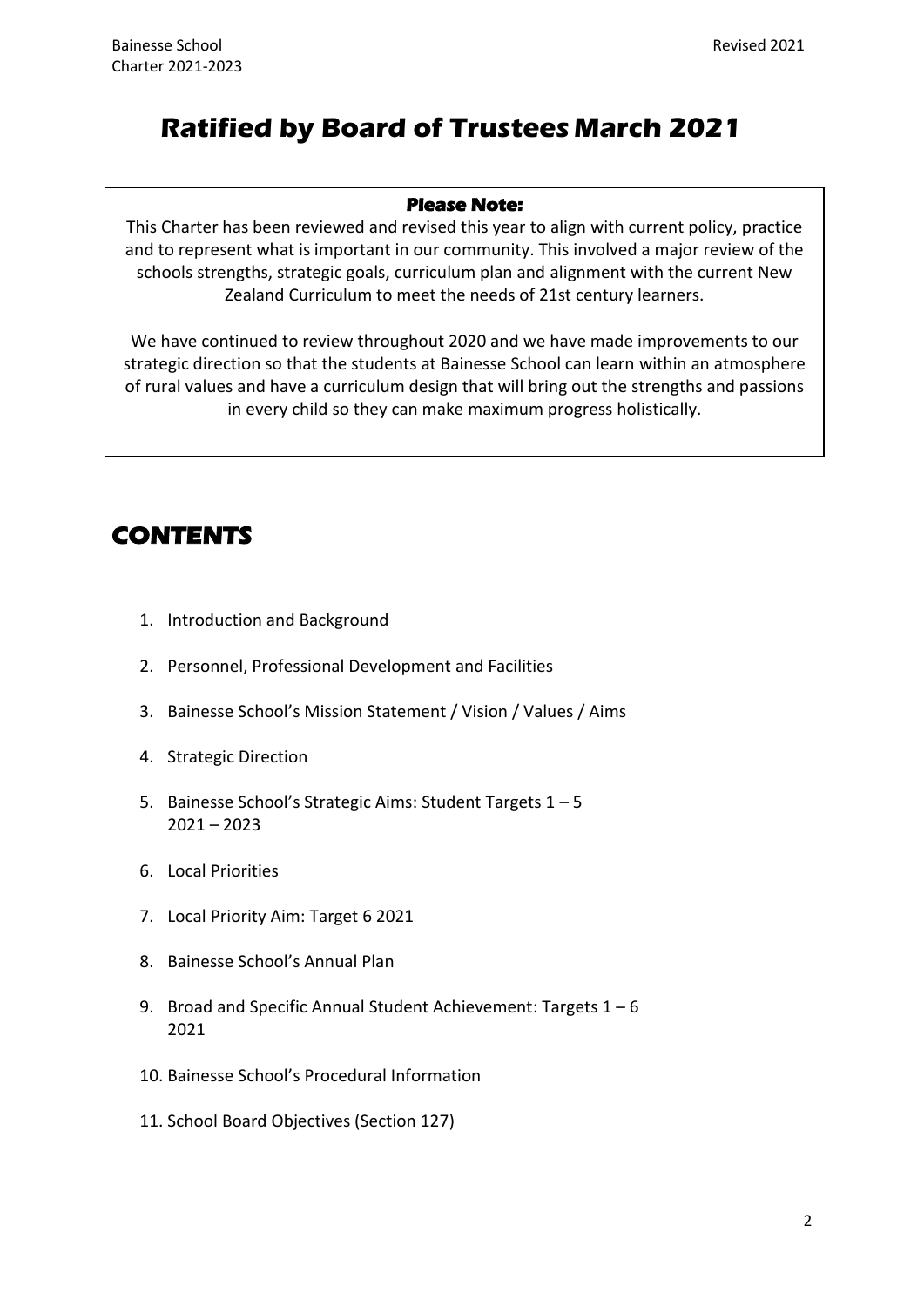# **INTRODUCTION**

**Bainesse School** has continued to climb in roll number to the point where it is a U2 rural primary school.

We are situated in the Manawatu District between Palmerston North and Himitangi Beach on Rangiotu Road.

Provisional Staffing Entitlement as of January 2021 is 3.60 based on a Staffing Roll of 58. Bainesse School is a Decile 5 school and Bainesse School's current Principal is in his seventh year at this school.

Bainesse in recent years has attracted diverse learners who feel understood and safe within the school.

The students and families here are very happy with the performance of our school as highlighted by the data received through our annual consultation survey.

The last six years have seen the school roll steadily grow from 37 students in 2015 to the current number of 60. Our Maori/Pacifica roll currently sits at 30%*.*

# **BACKGROUND**

# **SCHOOL CULTURE**

Bainesse School is a small country school with rural traditions. The school is warm and welcoming and the children have strong peer relationships and strong bonds with their teachers. The staff at Bainesse School for 2021 includes one teacher who works .7 in conjunction with the Principal in the senior class. Our other two teachers are fully registered. Both of these teachers have now been at Bainesse Primary for three years. The principal remains, while the two support staff from 2020 will continue on as well. We have a caretaker who possesses an array of skills, while our teacher aide performs the dual role of teacher aide/office administrator. Our teaching and support staff have strengths and passions which will continue to support the strategic direction of our school. The school's culture is founded on our RURAL + values: **Respect, Understanding, Resilience, Actions, Loyalty and Positivity**. These qualities are very evident and are often commented on by our visitors. This culture is actively promoted by the parents and caregivers, Board of Trustees, Principal, teachers and support staff. Our values are in every room and on our fence to ensure they are well recognised and embedded.

# **SCHOOL COMMUNITY**

The Bainesse school community is supportive of our school and its programmes and activities which is evident by a large percentage of parents, caregivers and wider community at school events and gatherings. Parents are able to attend our fortnightly school assemblies, sports days, special events and assist with class programmes and excursions. Our 'Friends of School' and 'Play Group' are active groups within our school and community who support the school financially and socially. Many new students come from the 'Play Group' which occupies our school house. Our community also has a local Marae; Te Rangimarie. The school is part of the Te Kawau cluster of 9 schools and annual sporting, cultural and professional development events are held each term. Facilities like the Rangiotu Memorial Hall are utilised for cultural events, Arts Festivals and prize-givings.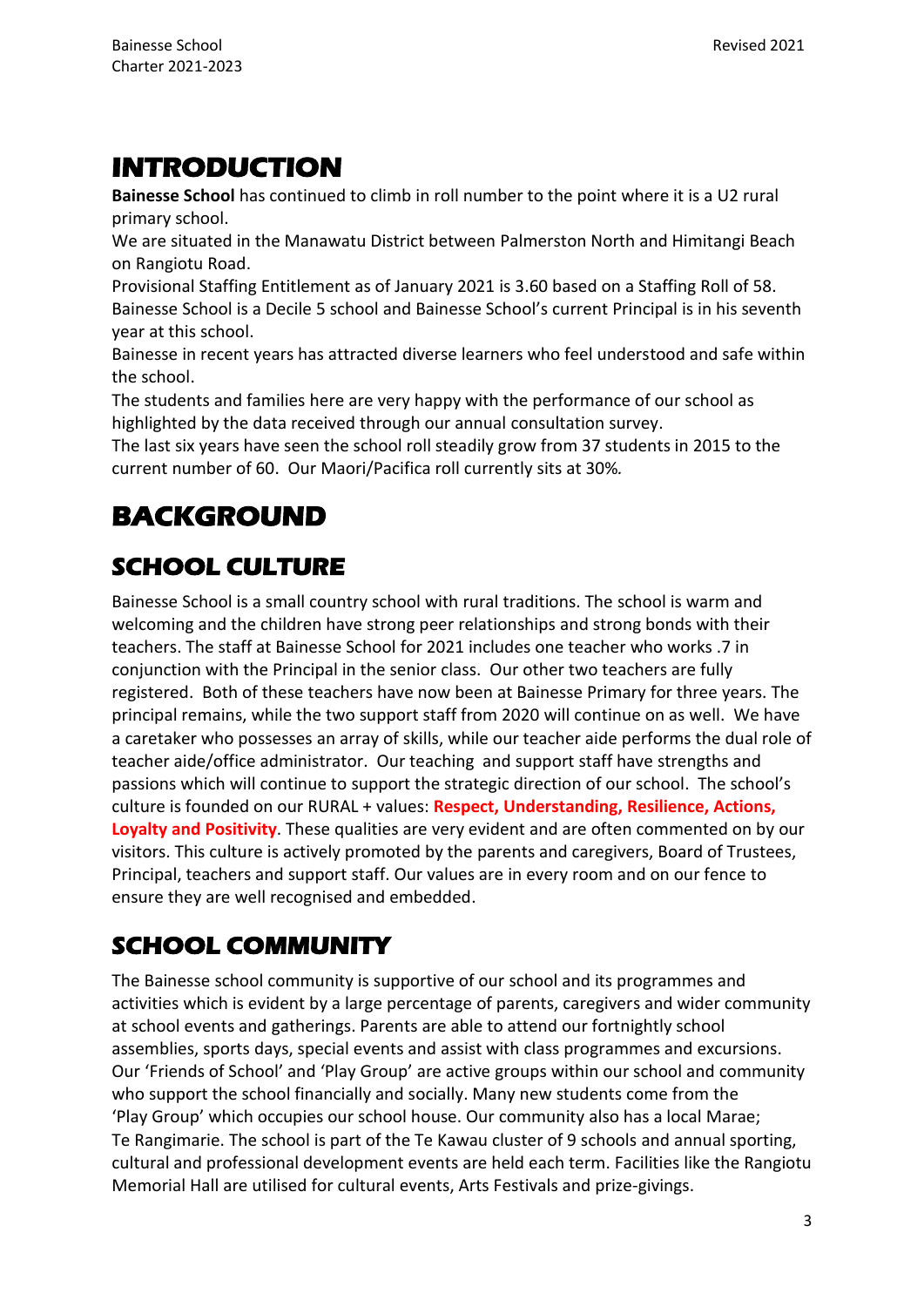Our school has had links with the local Iwi: Rangitane. This association will be strengthened, reviewed and developed throughout 2021.

## **PERSONNEL**

With regards to our teaching staff, two of our teachers are beginning their fourth year at Bainesse School this year while the principal release teacher is in her third year. Our support staff is a mix of one experienced member of staff while one is also in his third year this year. Our teachers planning will include implementing exciting holistic programmes in their chosen areas of interest and expertise.

Our school will run a flexible "Stages not Ages" type hierarchy within our classrooms, whereby students will be placed in the three classrooms with their academic levels and social maturity in mind. We have two full-time teachers, both in permanent roles. Our release teacher is also in a permanent role. We begin the year with one part-time fixed term teacher aide who works with children who have very high learning needs. She is also our part time office administrator. Our other support staff member, the caretaker, will hold a fixed term part time position within the school. We have a fixed term cleaner as well which will bring us to 7 staff members in total.

The Board of Trustees is currently made up of three elected members from the community with a co-opted secretary/staff representative and the Principal. Our Board are becoming more familiar with their roles and take these roles very seriously.

## **PROFESSIONAL DEVELOPMENT**

Being a small rural school professional development often has its limitation in terms of numbers and funding. As part of the Te Kawau Cluster each term professional development and quality conversations occur. A number of our cluster schools are also quite a long way through the 'Community of Schools' process. We as a school considered joining a CoL but instead continue to choose professional development that is pertinent to our needs. The Board of Trustees continues to make professional development a priority by making funds available to us through the budget. The focus area during 2020 was Junior reading, with excellent student achievement results occurring at the end of the year, along with in depth analysis of target students occurring on an on-going basis throughout the year. We also continued bringing the way we report to parents into the modern age by implementing the See-Saw app. This continues to be well received by our parental community. Our teachers commit to regular Administration/System meetings and fortnightly Professional Learning Group sessions where we discuss students, self-review needs, changes to education and professional learning among other areas.

Professional development for 2021 will continue to focus on phonemic awareness programmes, along with digital technology sessions through the Digital Circus and outside providers.

# **FACILITIES**

Our school currently has three classrooms in operation which year level-wise are mainly split into Year 0-2, 3-5 and 5-8. Our junior room currently has 13 students, our middle room has 23, while our senior room also has 24.

Our school hall has had stage 1 completed of its proposed 3 stage upgrade. The senior playground is frequently utilised by our children while a junior amenity is available as well. We have a slide that our school is well known for, spacious grounds including a large field, as well as a large number of 'rural projects', revolving around our garden, hillside and tunnel house.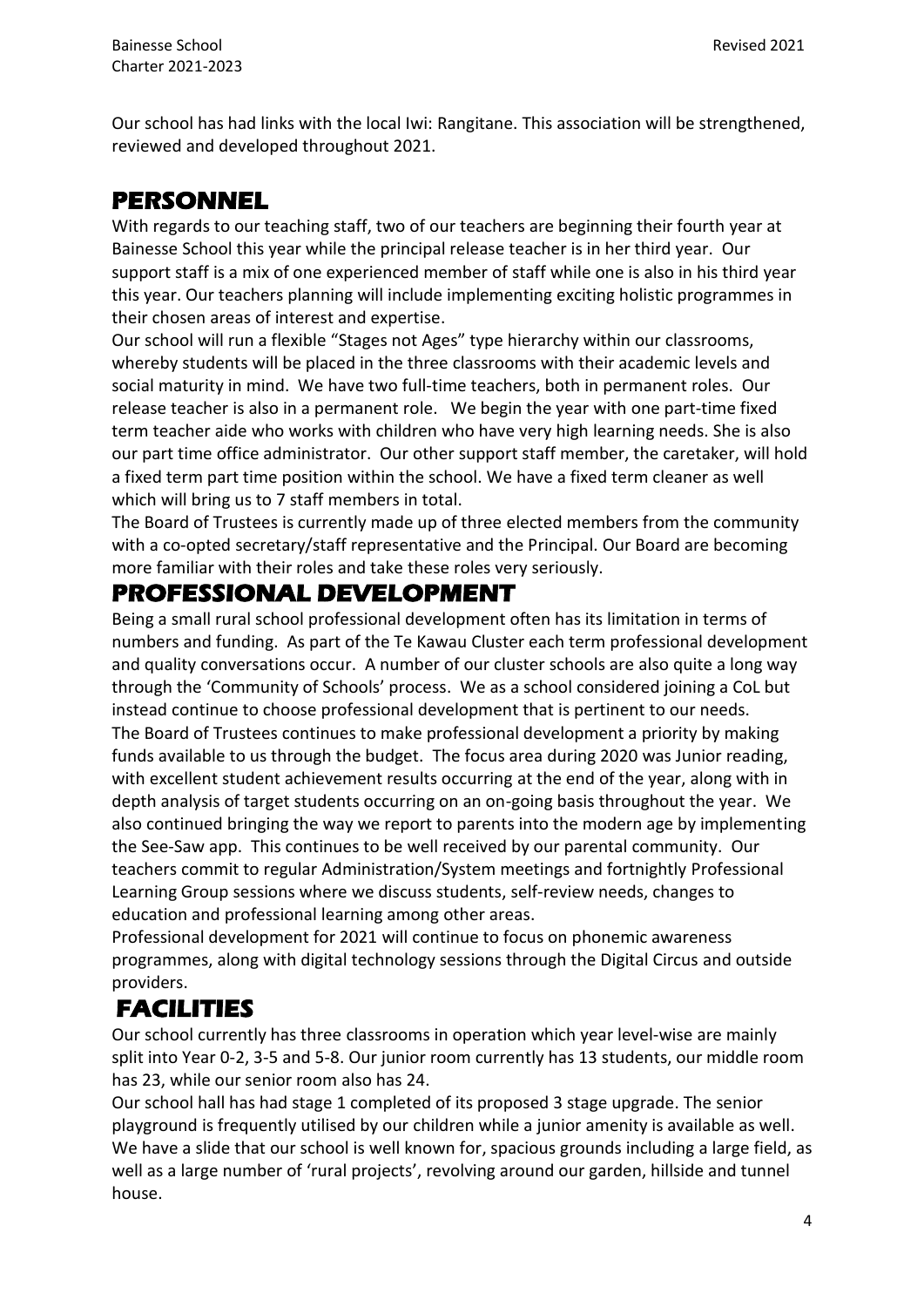Bainesse School Revised 2021 Charter 2021-2023

2020 was a huge year with regards to the redevelopment of both our Junior and Middle classrooms as well as our playground facilities. The School House is currently used by our playgroup which has varying numbers of young children attending (usually between 4-6).



## **BAINESSE SCHOOL MOTTO**

Rural Excellence, Rural Pride, Rural +

**Taiwhenua hiranga. Taiwhenua taonga whakah**ī**, Taiwhenua** ā**huatanga**

## **BAINESSE SCHOOL MISSION STATEMENT**

To develop confident, connected, actively involved life-long learners

## **BAINESSE SCHOOL VALUES**

**RURAL +** = Respect, Understanding, Resilience, Actions, Loyalty and Positivity

## **BAINESSE SCHOOL KEY COMPETENCIES**

Managing Self Relating to Others Participating and Contributing **Thinking** Using Language Symbols and Texts

# **BAINESSE SCHOOL SLOGAN**

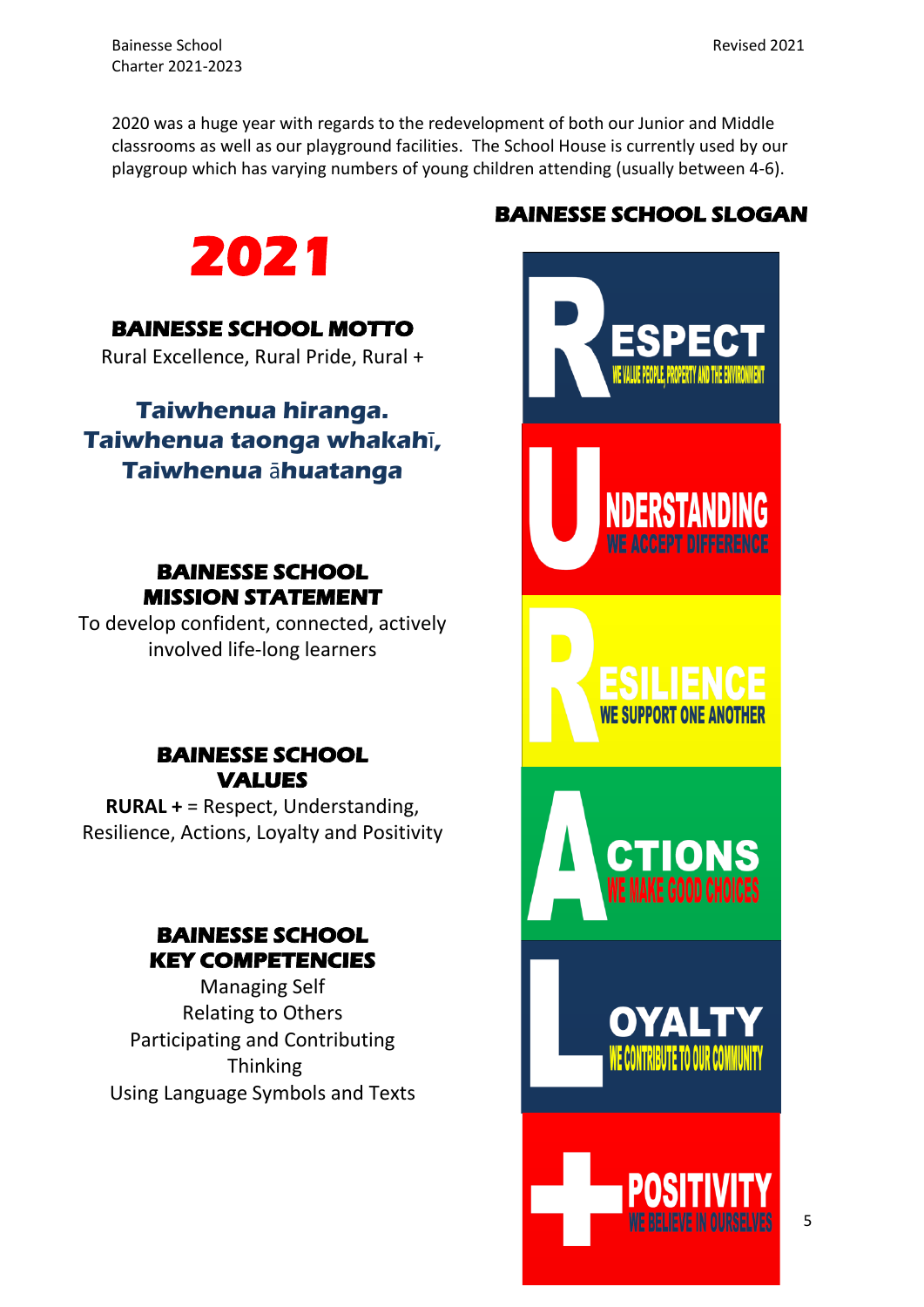# **RECOGNISING NEW ZEALAND'S CULTURAL DIVERSITY**

Bainesse School, as appropriate to its community, will develop policies and practices that reflect New Zealand's cultural diversity and unique position of the Maori. In recognising the unique position of Maori, Bainesse School will take reasonable steps to provide teaching Tikanga Maori and Te Reo Maori for students.

To achieve this Bainesse School will provide:

- Inclusive practices with Maori special needs students
- Integrative and specific teaching and learning programmes
- Acknowledging the differing learning styles of Maori students
- The provision of Kapa Haka for all students
- Singing the National Anthem in both languages
- Ensuring that Teachers' planning incorporates aspects of Maori
- Taking guidance from Ka Hikitia: Managing for Success
- Professional Development Ka Hikitia: Managing for Success
- A budget for the purchase of Maori resources
- Consultation with the Maori community
- Modelling of Te Reo in the newsletter, assemblies, and classroom commands. Utilise Maori performing groups in community
- Yearly visit to local Marae and stay over every second year
- Collation of achievement data to identify needs
- Respect of the Treaty of Waitangi policy
- The constant referral to the Hautu tool at Board level

Maori achievement is identified through assessment procedures and reported on mid-year and annually to the Board of Trustees and the school community.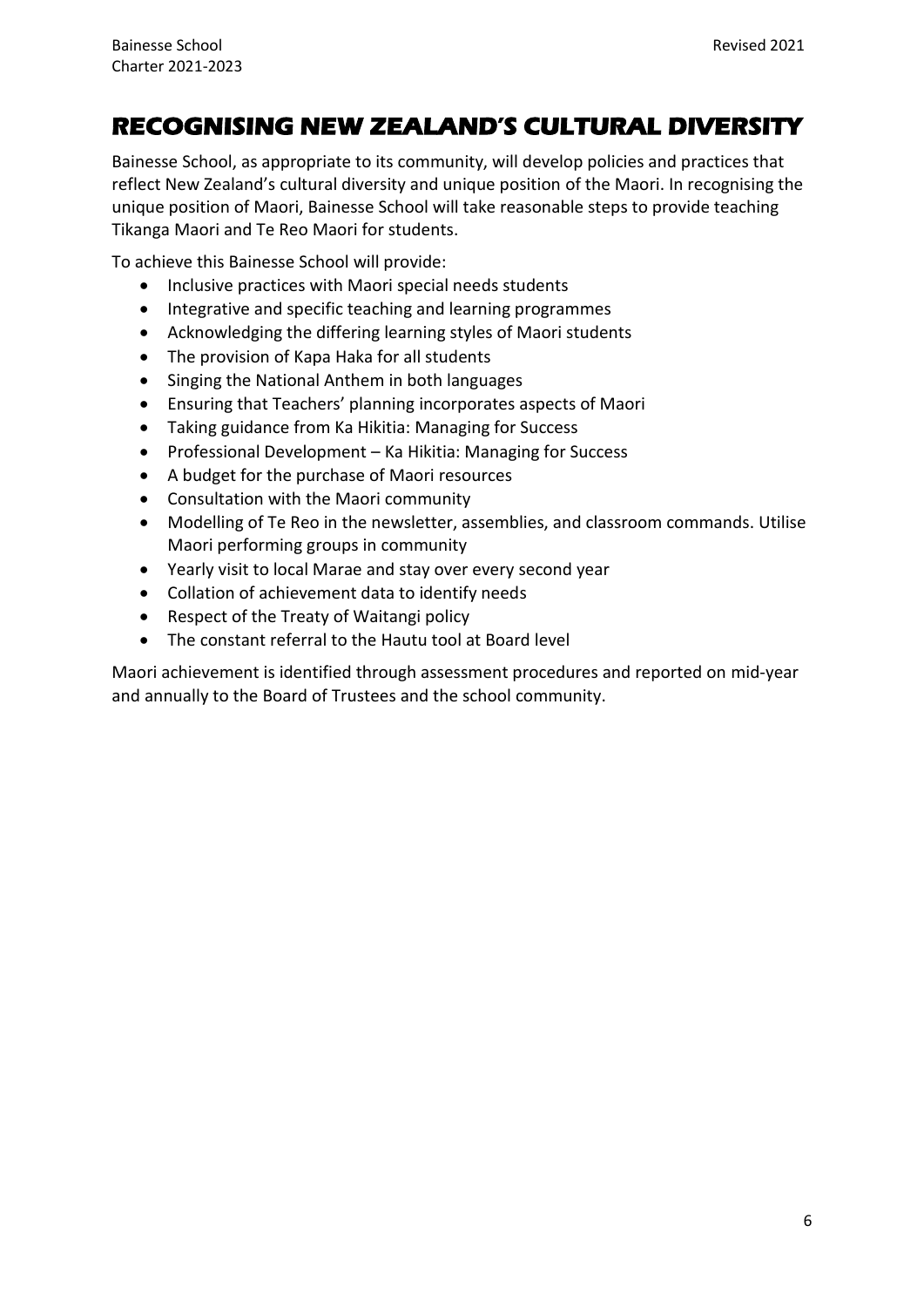# **INCLUSIVE PRACTICES AND CATERING FOR ALL**

Bainesse School, as appropriate to its community, will develop policies and inclusive practices that cater for all students whatever their needs. As a school we recognise that all students are unique and some require adaptive programmes to access the curriculum and become successful learners.

To achieve this Bainesse School will provide:

- A current special needs register
- Alternative and adaptive programmes for students identified with special needs
- Integrative and specific teaching and learning programmes
- Ensuring that Teachers' planning incorporates and identifies students with special needs
- Acknowledging the strengths and passions of students identified with special needs
- Liaising with outside and government agencies for support and guidance
- IEP's developed for students needing to access the curriculum in differing ways
- Positive partnerships with parents and caregivers of students identified with special needs
- A responsive attitude to programmes to ensure all students have access to opportunities
- Our student data will be kept updated for all students to help teachers cater for all needs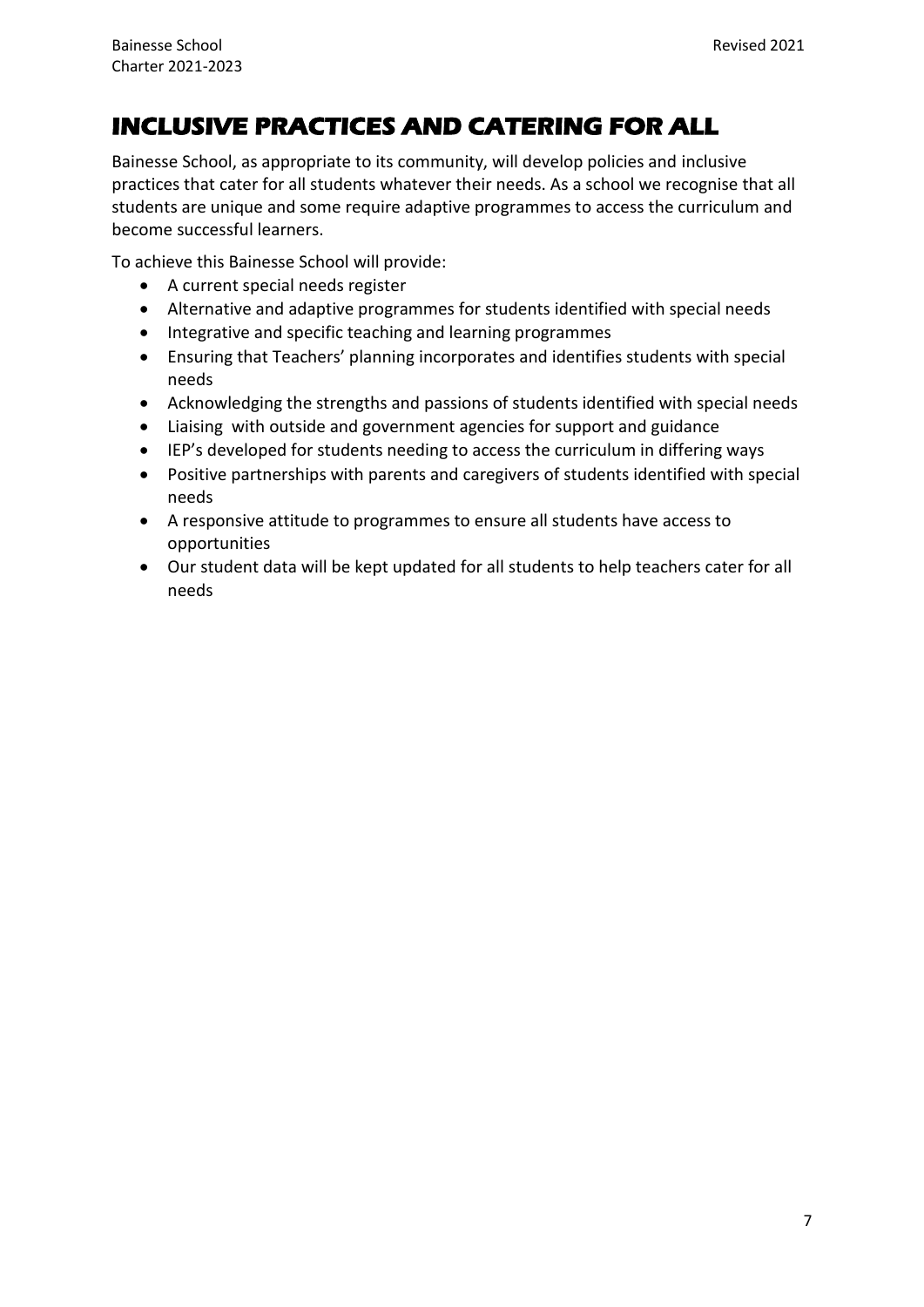# **BAINESSE SCHOOL STRATEGIC PLAN 2021-2023**

#### **Introduction:**

At Bainesse School the Strategic Aims give a clear strategic direction for the school and community and link directly to our NEGs and NAG one, two three, four and five. The Aims have been refined and the strategic direction revised from the 2020 Charter document.

Decisions were made from:

- 1. Actions which relate to recommendations contained in 2019 ERO reporting and current practices from the Education Review Office and Ministry of Education directives.
- 2. Actions which relate directly to the direction of the school for the next three years to improve learning outcomes for all students.
- 3. Actions which relate to Community Consultation Summaries.
- 4. Actions which relate to revised directions and the Aims/Objectives for students to gain success as holistic learners.
- 5. Actions which reflect the local environment and authentic teaching and learning programmes establishing the "Bainesse Way" and Rural+ values.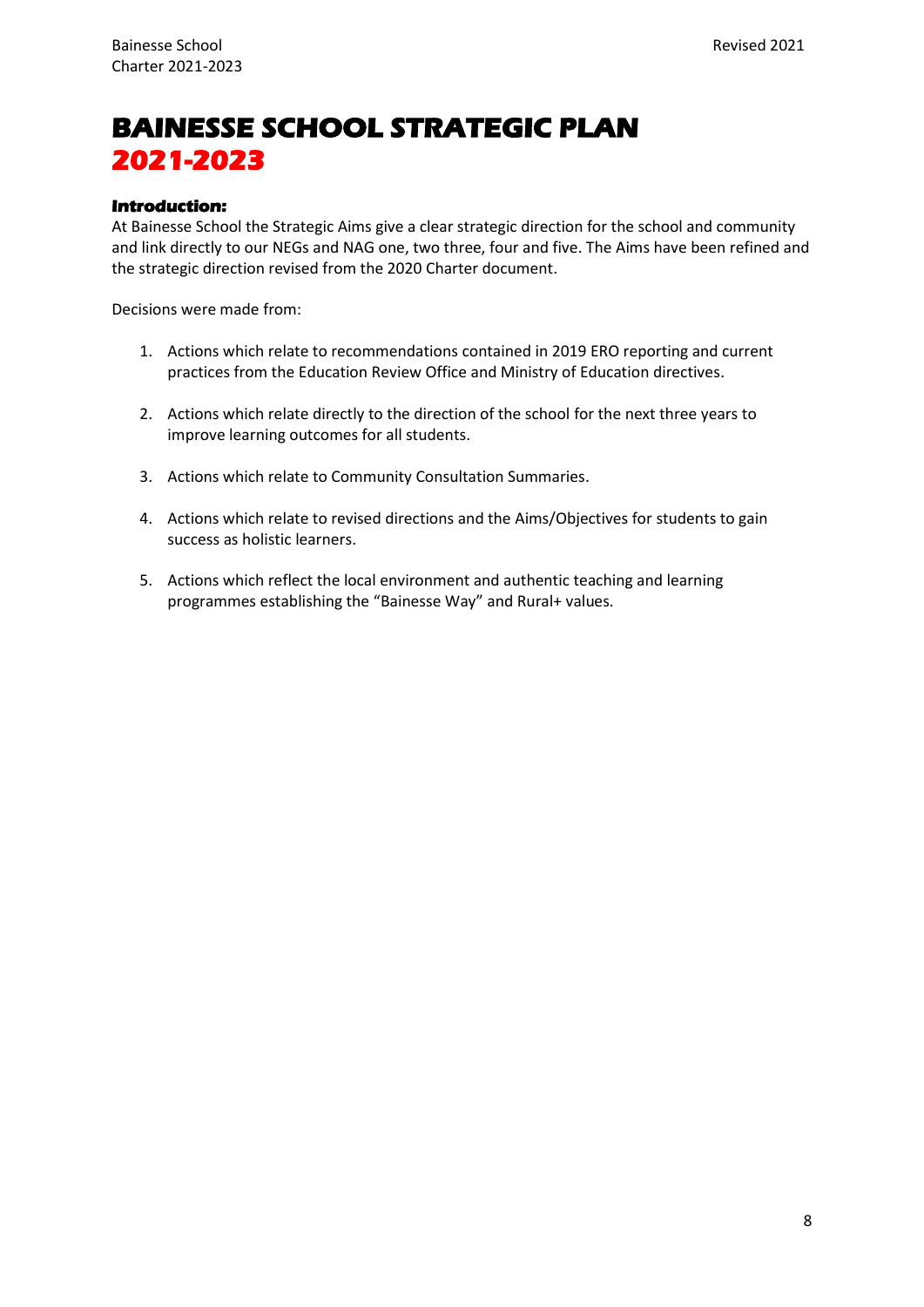|                                                   | STRATEGIC PLAN 2021-2023                                          |                                                                                                       |
|---------------------------------------------------|-------------------------------------------------------------------|-------------------------------------------------------------------------------------------------------|
|                                                   | <b>RURAL SCIENCE</b>                                              |                                                                                                       |
|                                                   | NEG: 1, 2, 3, 5                                                   |                                                                                                       |
|                                                   | <b>STRATEGIC AIM ONE</b>                                          |                                                                                                       |
|                                                   |                                                                   | "To have all students contribute to planning, implementation and change through the                   |
|                                                   | <b>Community Action Groups"</b>                                   |                                                                                                       |
| 2021 NEXT STEPS                                   | <b>WHAT? (NEEDED)</b>                                             | <b>WHO? (ACTION)</b>                                                                                  |
| <b>ONE</b>                                        | <b>MOTIVATION/DIRECTION</b>                                       | <b>HOUSE LEADERS</b>                                                                                  |
| <b>HOUSE LEADERS GUIDE THEIR</b>                  | <b>INITIALLY BEFORE ENCOURAGING</b>                               | <b>TEACHERS IN CHARGE OF HOUSES</b>                                                                   |
| <b>GROUPS INDEPENDENTLY</b>                       | <b>INDEPENDENCE</b>                                               |                                                                                                       |
| <b>TWO</b><br><b>STUDENT SELF-REVIEW OF</b>       | <b>STUDENTS SHOWN HOW TO</b>                                      | <b>HOUSE LEADERS</b>                                                                                  |
| <b>PROCESSES TO MAKE THEM</b>                     | <b>CARRY OUT SELF-REVIEW</b><br><b>PROCESSES</b>                  | <b>TEACHERS IN CHARGE OF HOUSES</b>                                                                   |
| <b>MORE EFFICIENT</b>                             |                                                                   |                                                                                                       |
| <b>THREE</b>                                      | <b>STAFF MEETINGS WITH CAG</b>                                    | <b>PRINCIPAL</b>                                                                                      |
| <b>STAFF REVIEW &amp; REFLECTION</b>              | <b>REFLECTION INCORPORATED</b>                                    | <b>TEACHERS</b>                                                                                       |
| <b>REGARDING CAG'S.</b>                           |                                                                   |                                                                                                       |
|                                                   | <b>ICT DEVELOPMENT</b>                                            |                                                                                                       |
|                                                   | NEG: 1, 2, 3, 5                                                   |                                                                                                       |
|                                                   | <b>STRATEGIC AIM TWO</b>                                          |                                                                                                       |
|                                                   |                                                                   |                                                                                                       |
|                                                   |                                                                   | "Continued development and sustainability of students ICT skills to enhance learning and              |
|                                                   | achievement."                                                     |                                                                                                       |
| <b>2021 NEXT STEPS</b>                            | <b>WHAT? (NEEDED)</b>                                             | <b>WHO? (ACTION)</b>                                                                                  |
| <b>ONE</b>                                        | <b>FUNDING APPLICATIONS</b>                                       | <b>PRINCIPAL &amp; TEACHERS</b>                                                                       |
| <b>MAINTAIN</b>                                   |                                                                   |                                                                                                       |
| HARDWARE/SOFTWARE                                 |                                                                   |                                                                                                       |
| <b>TWO</b>                                        | <b>PD FUNDING</b>                                                 | <b>BOT BUDGET</b>                                                                                     |
| <b>DIGITAL CIRCUS PD FOR</b>                      |                                                                   | ICT PROFESSIONAL DEVELOPMENT -                                                                        |
| <b>TEACHERS</b>                                   |                                                                   | <b>ONLINE AND THROUGH DIGITAL CIRCUS</b>                                                              |
| <b>WHERE APPLICABLE (SEE-SAW)</b><br><b>THREE</b> |                                                                   | (TEACHERS)                                                                                            |
| <b>STUDENTS CONFIDENT ON APS</b>                  | <b>TIME USING APS AND FOLLOW</b><br><b>ASSEMBLY PRESENTATIONS</b> | <b>TIMETABLE</b><br>(TEACHERS)                                                                        |
| <b>USING EQUIPMENT TO CAPTURE</b>                 |                                                                   |                                                                                                       |
| <b>EVIDENCE</b>                                   |                                                                   |                                                                                                       |
|                                                   | <b>21<sup>ST</sup> CENTURY LEARNING</b>                           |                                                                                                       |
|                                                   | NEG: 1, 2, 4, 5, 6, 7, 8, 9, 10                                   |                                                                                                       |
|                                                   | <b>STRATEGIC AIM THREE</b>                                        |                                                                                                       |
|                                                   |                                                                   |                                                                                                       |
|                                                   |                                                                   |                                                                                                       |
|                                                   |                                                                   |                                                                                                       |
|                                                   | progress in all of the core and associated curriculum areas."     | "Maintain continued reporting through the See-Saw Ap as a tool to keep parents regularly updated with |
| <b>2021 NEXT STEPS</b>                            | <b>WHAT? (NEEDED)</b>                                             | <b>WHO? (ACTION)</b>                                                                                  |
| <b>ONE</b>                                        | <b>TEMPLATE OF AREAS BEING</b>                                    | <b>TEACHERS &amp; PRINCIPAL</b>                                                                       |
| <b>TRACKING REPORTING</b>                         | <b>REPORTED AND FREQUENCY</b>                                     |                                                                                                       |
| <b>TWO</b>                                        | <b>HIGHLIGHT OR ADD TO</b>                                        | <b>PRINCIPAL &amp; TEACHERS</b>                                                                       |
| <b>PROGRAMME &amp; INTEGRATE SEE-</b>             | <b>PLANNING WHAT HAS BEEN</b>                                     |                                                                                                       |
| <b>SAW REPORTING INTO TEACHING</b>                | <b>REPORTED ON SEE-SAW</b>                                        |                                                                                                       |
| <b>PROGRAMMES REGULARLY</b>                       |                                                                   |                                                                                                       |
| <b>THREE</b>                                      | A FREQUENT USER OF SEE-SAW                                        | <b>PRINCIPAL &amp; TEACHERS</b>                                                                       |
| PROFESSIONAL DEVELOPMENT                          | <b>WILLING TO COME IN AND SHOW</b>                                |                                                                                                       |
| <b>REFRESHER</b>                                  | <b>US IT'S FURTHER POTENTIAL</b>                                  |                                                                                                       |
|                                                   |                                                                   |                                                                                                       |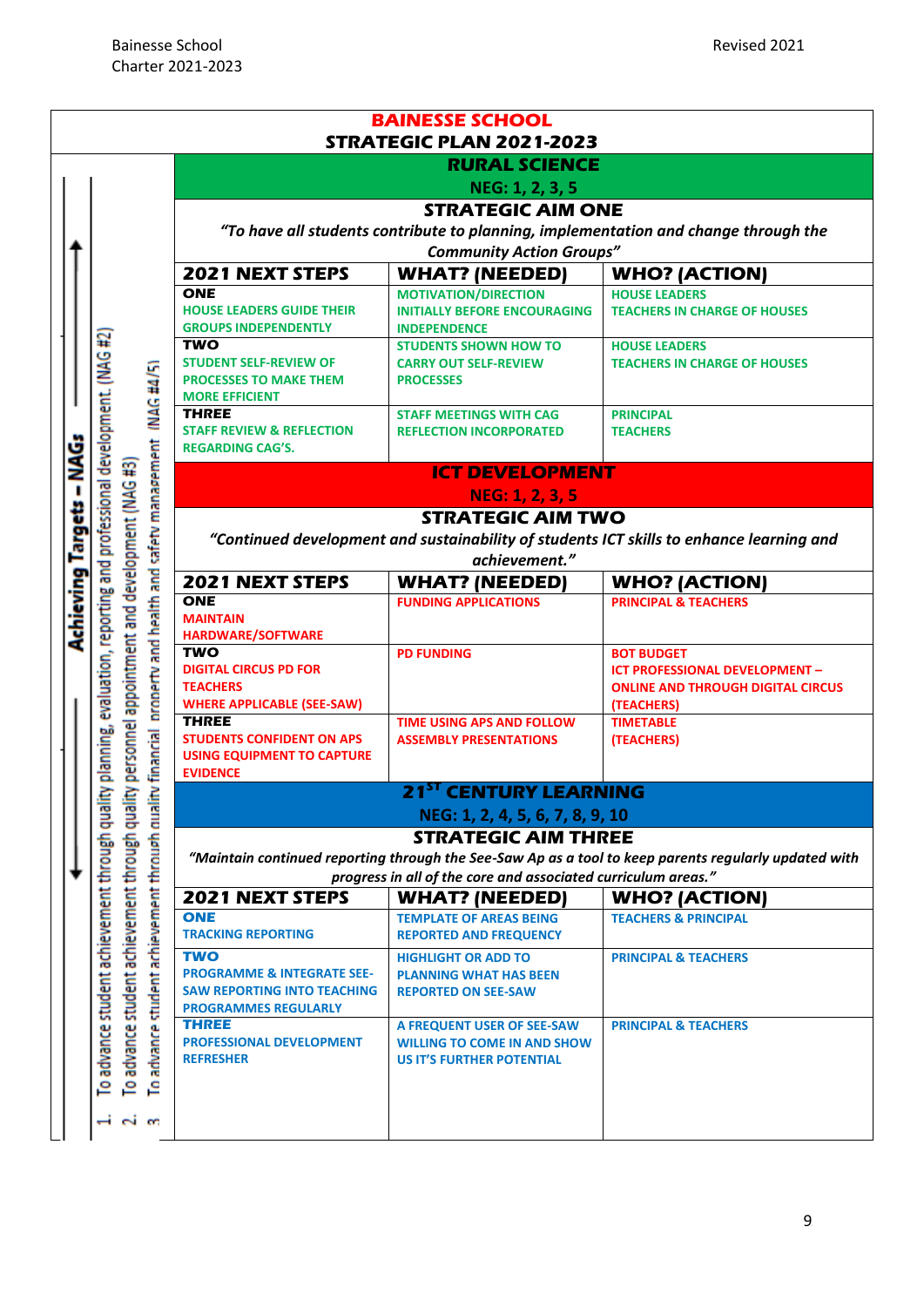| <b>STRATEGIC AIM 1</b>                                                                                                                                                                                                                                                                                                                                                                                                                                                                                                                                                 |                                                                                                                                                                                                                                                                                                                                                            |                                                |                                                                                                                                                                                                  |
|------------------------------------------------------------------------------------------------------------------------------------------------------------------------------------------------------------------------------------------------------------------------------------------------------------------------------------------------------------------------------------------------------------------------------------------------------------------------------------------------------------------------------------------------------------------------|------------------------------------------------------------------------------------------------------------------------------------------------------------------------------------------------------------------------------------------------------------------------------------------------------------------------------------------------------------|------------------------------------------------|--------------------------------------------------------------------------------------------------------------------------------------------------------------------------------------------------|
| <b>KEY COMPETENCY FOCUS</b>                                                                                                                                                                                                                                                                                                                                                                                                                                                                                                                                            | <b>CURRICULUM AND KEY</b><br><b>COMPETENCY FOCUS</b>                                                                                                                                                                                                                                                                                                       |                                                | <b>COHORT FOCUS</b>                                                                                                                                                                              |
| Participating and Contributing<br><b>Relating to Others</b>                                                                                                                                                                                                                                                                                                                                                                                                                                                                                                            | Science/Technology<br>Using language, symbols and texts<br>Thinking                                                                                                                                                                                                                                                                                        |                                                | <b>One: All Students</b><br><b>Two: Year 5-8 students</b>                                                                                                                                        |
| <b>BACKGROUND DATA</b><br>2020<br>Last year community action groups<br>continued to function relatively                                                                                                                                                                                                                                                                                                                                                                                                                                                                | <b>TARGET ONE/TWO</b><br>"To have all students contribute to planning,<br>implementation and change through the<br><b>Community Action Groups"</b>                                                                                                                                                                                                         |                                                | <b>ACHIEVED OUTCOME</b><br>(ACTUAL RESULT)<br>The issue with finishing tasks at<br>different times continues to be                                                                               |
| efficiently. Our students are deriving<br>a lot of benefit from these tasks,<br>particularly with regards to learning<br>about contributing to their local<br>context and the associated Rural                                                                                                                                                                                                                                                                                                                                                                         |                                                                                                                                                                                                                                                                                                                                                            |                                                | problematic as students are left<br>with 'idle time'. More thought<br>will need to be put into the<br>development of 'extra tasks' so                                                            |
| Science learning that comes with the<br>garden and composting jobs. House<br>Leaders also displayed great<br>leadership skills throughout the year<br>and took great pride in the<br>responsibility of leading their<br>respective students.                                                                                                                                                                                                                                                                                                                           | <b>LINK TO LOCAL PRIORITY:</b><br><b>ONE</b><br>To offer unique RURAL + programmes<br>and provide opportunities to develop<br>the learning capabilities of all students<br><b>FOUR</b><br>To provide educational, social, cultural,<br>sporting, EOTC opportunities and<br>competitions within the<br>Te Kawau group, the wider Manawatu<br>and Nationally |                                                | students are busy for the full<br>fifteen minutes.<br>Apart from this issue, everything<br>ran smoothly and the gardens,<br>composting, recycling, etc were<br>all completed to a good standard. |
| <b>ACTIONS</b><br><b>STUDENTS MEET EVERY SECOND THURSDAY TO</b><br><b>PLAN AND IMPLEMENT CHANGES DURING</b><br><b>COMMUNITY ACTION GROUP TIME</b><br><b>TEACHERS MONITOR GROUPS AND</b><br><b>GUIDE/MONITOR CLOSELY</b><br><b>LEADERSHIP GROUP GIVEN DIRECTION AND</b><br><b>INPUT SOUGHT FROM THEM</b><br><b>FUNDING SOUGHT FOR COMMUNITY ACTION</b><br><b>GROUP CHANGES</b><br><b>LOCAL EXPERTS/SCIENTISTS VISIT</b><br><b>SCIENCE TRIPS THROUGH RURAL</b><br><b>SCIENCE/INQUIRY TOPICS</b><br><b>STUDENTS LEARNING SCIENTIFIC METHODS IN</b><br><b>SMALL GROUPS</b> |                                                                                                                                                                                                                                                                                                                                                            | <b>ANALYSE / REFLECTION</b><br>(SO WHAT NEXT?) |                                                                                                                                                                                                  |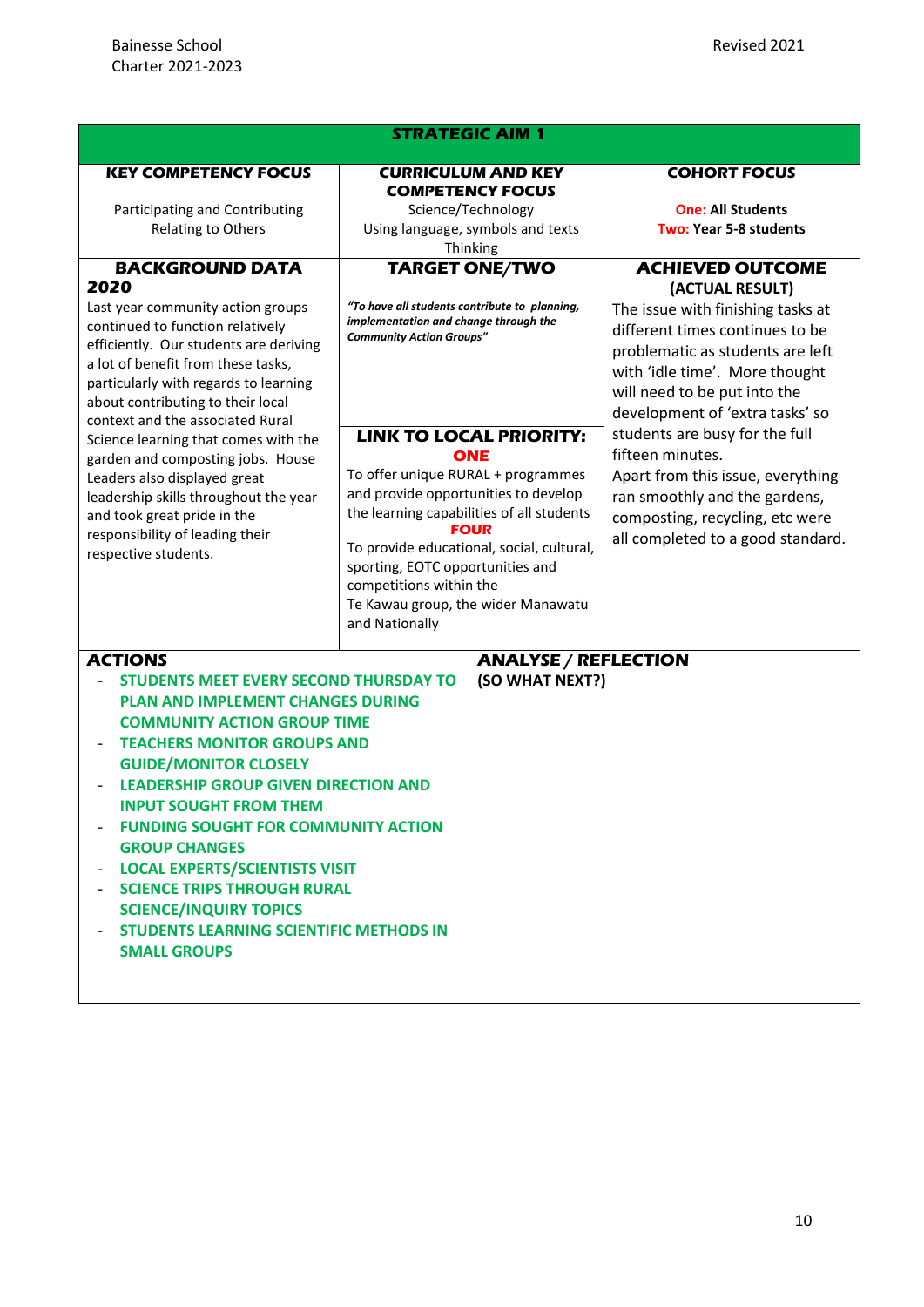| <b>STRATEGIC AIM 2</b>                                                                                                                                                                                                                                                                                                                                                                                                                                                                                                                                                                                                                                                              |                                                                                                                                                                                                                                                                                                 |                                                |                                                                                                                                                                                                                                                                                                                                                                                                                                                                                  |  |
|-------------------------------------------------------------------------------------------------------------------------------------------------------------------------------------------------------------------------------------------------------------------------------------------------------------------------------------------------------------------------------------------------------------------------------------------------------------------------------------------------------------------------------------------------------------------------------------------------------------------------------------------------------------------------------------|-------------------------------------------------------------------------------------------------------------------------------------------------------------------------------------------------------------------------------------------------------------------------------------------------|------------------------------------------------|----------------------------------------------------------------------------------------------------------------------------------------------------------------------------------------------------------------------------------------------------------------------------------------------------------------------------------------------------------------------------------------------------------------------------------------------------------------------------------|--|
| <b>VALUE FOCUS</b>                                                                                                                                                                                                                                                                                                                                                                                                                                                                                                                                                                                                                                                                  | <b>CURRICULUM AREA AND</b><br><b>KEY COMPETENCY FOCUS</b>                                                                                                                                                                                                                                       |                                                | <b>COHORT TARGET</b>                                                                                                                                                                                                                                                                                                                                                                                                                                                             |  |
| Respect<br><b>Actions</b>                                                                                                                                                                                                                                                                                                                                                                                                                                                                                                                                                                                                                                                           | Technology<br>All Curriculum areas<br><b>Managing Self</b>                                                                                                                                                                                                                                      |                                                | <b>Three: All students</b>                                                                                                                                                                                                                                                                                                                                                                                                                                                       |  |
| <b>BACKGROUND DATA</b><br>2020<br>Due to the implementation of the new<br>Digital curriculum our staff spent time<br>going through the Ministry modules<br>that were on line to get 'up to speed'<br>with the new document and how it<br>could be put into practice.<br>Our stock of digital resources also<br>required an update with some chrome<br>books and I-Pads deteriorating to the<br>point where they were no longer<br>useful and the need to increase the<br>ratio of digital technology per student.                                                                                                                                                                   | <b>TARGET THREE</b><br>"Continued development and<br>sustainability of students ICT skills<br>to enhance learning and<br>achievement."<br><b>LINK TO LOCAL PRIORITY:</b><br><b>TWO</b><br>Form positive partnerships and<br>build strong relationship skills<br>through a connected curriculum. |                                                | <b>ACHIEVED OUTCOME</b><br>(ACTUAL RESULT)<br>We purchased multiple chrome<br>books and I-Pads through the use of<br>fundraising and Board funds to<br>ensure we have a ratio of 1 per every<br>two students.<br>As a staff we carried out professional<br>development throughout the year in<br>conjunction with the Digital Circus<br>company. This professional<br>development was Ministry funded as<br>we were successful in gaining 40<br>hours through a PLG application. |  |
| <b>ACTIONS</b><br><b>MAINTAIN IPADS TWICE A YEAR</b><br><b>KEEP CHROMEBOOKS MAINTAINED</b><br><b>PURCHASE APPROPRIATE APS THROUGH</b><br><b>GOOGLE APS FOR EDUCATION</b><br><b>UPSKILL STUDENTS WITH CURRENT APS AND</b><br>÷<br><b>PROGRAMMES</b><br><b>PD FOR TEACHERS THROUGH DIGITAL CIRCUS</b><br><b>STUDENTS USE ICT TO CAPTURE EVIDENCE OF</b><br><b>THEIR LEARNING THROUGH SEE-SAW</b><br><b>TEACHERS GIVEN PROFESSIONAL</b><br><b>DEVELOPMENT ON THE NEWLY INTRODUCED</b><br><b>DIGITAL CURRICULUM</b><br><b>STUDENTS USE IPADS TO INCREASE LITERACY</b><br><b>AND NUMERACY OPPORTUNITIES THROUGH</b><br><b>LSF AND RTLB SERVICES</b><br><b>SMALL GROUP DIGITAL SKILLS</b> |                                                                                                                                                                                                                                                                                                 | <b>ANALYSE / REFLECTION</b><br>(SO WHAT NEXT?) |                                                                                                                                                                                                                                                                                                                                                                                                                                                                                  |  |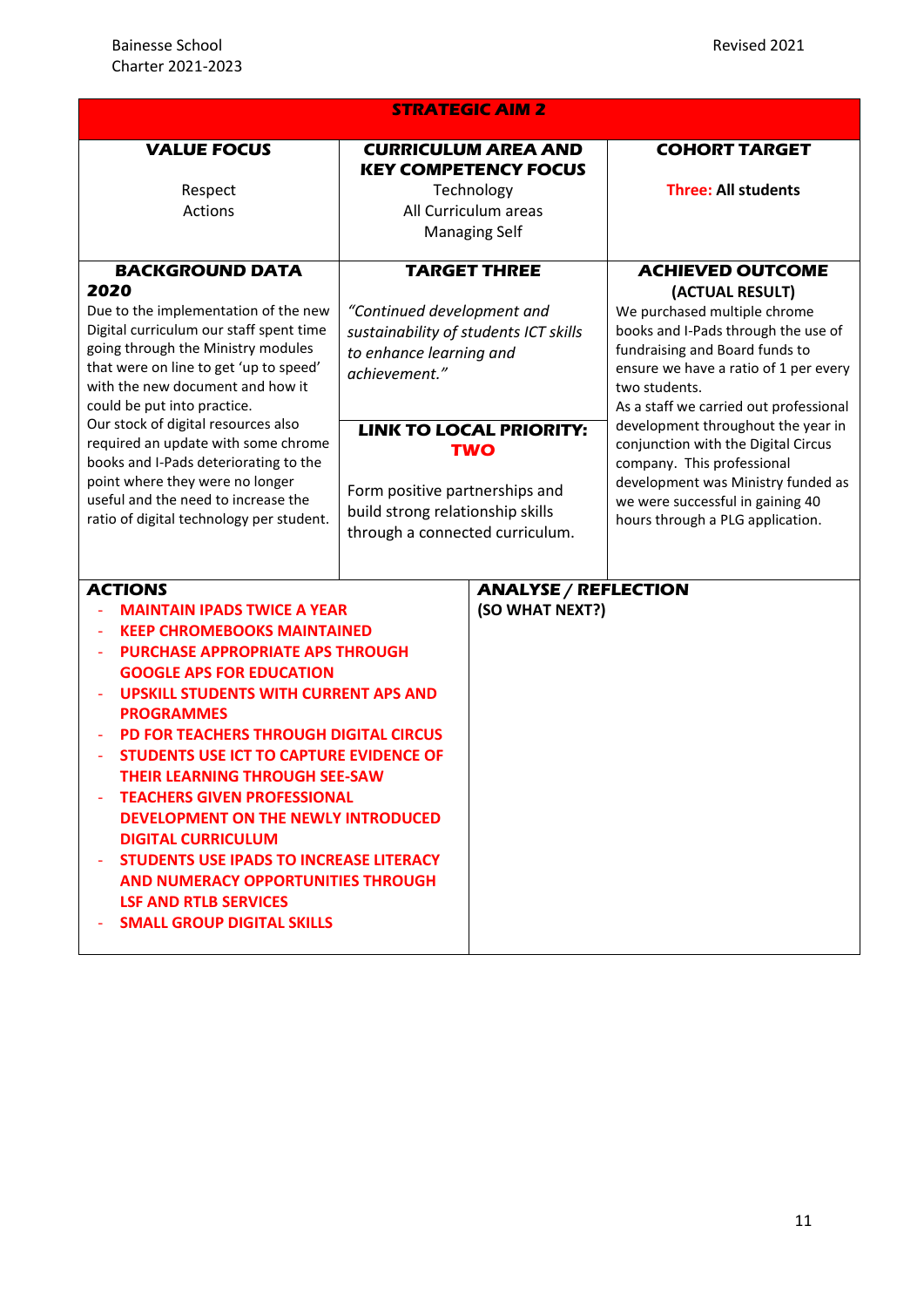| <b>STRATEGIC AIM 3</b>                                                                                                                                                                                                                                                                                                                                           |                                                                                                                                                                                                                                                                                                                                                                                                                                                                                                                                              |                                                           |                                                                                                                                                                                                                                                                                                                                     |  |
|------------------------------------------------------------------------------------------------------------------------------------------------------------------------------------------------------------------------------------------------------------------------------------------------------------------------------------------------------------------|----------------------------------------------------------------------------------------------------------------------------------------------------------------------------------------------------------------------------------------------------------------------------------------------------------------------------------------------------------------------------------------------------------------------------------------------------------------------------------------------------------------------------------------------|-----------------------------------------------------------|-------------------------------------------------------------------------------------------------------------------------------------------------------------------------------------------------------------------------------------------------------------------------------------------------------------------------------------|--|
| <b>KEY COMPETENCY FOCUS</b><br><b>Managing Self</b><br>Thinking                                                                                                                                                                                                                                                                                                  |                                                                                                                                                                                                                                                                                                                                                                                                                                                                                                                                              | <b>CURRICULUM AREA FOCUS</b><br>The Arts<br>PE and Health | <b>COHORT FOCUS</b><br>Four: All students below and well<br>below National Standards in<br>reading, writing and maths.<br>Five: Maori Students, Special Needs<br><b>Students, Pacifica Students, Low</b><br>achieving Students                                                                                                      |  |
| <b>BACKGROUND DATA</b><br>2020<br>See-saw was in its second year of<br>use at our school last year and was<br>particularly useful during the<br>period where we were in lock-<br>down. Parents are continuing to<br>engage with their children and<br>teachers through this Ap.                                                                                  | <b>TARGET FOUR/FIVE</b><br>" Maintain continued reporting<br>through the See-Saw Ap as a tool to<br>keep parents regularly updated with<br>progress in all of the core and<br>associated curriculum areas."<br><b>LINK TO LOCAL PRIORITY:</b><br><b>THREE</b><br>For all students to show progress in<br>Literacy and Numeracy achievement<br>within teaching and learning<br>programmes.<br><b>ONE</b><br>To offer unique RURAL SCIENCE<br>programmes and provide opportunities<br>to develop the learning capabilities of<br>all students. |                                                           | <b>ACHIEVED OUTCOME</b><br>(ACTUAL RESULT)<br>Due to the disruptive year we<br>had last year, PD regarding See-<br>Saw was unable to be sourced.<br>We will look to rectify this during<br>2021.<br>Tracking of this reporting still<br>requires some development to<br>ensure coverage of all of the key<br>core curriculum areas. |  |
| <b>ACTIONS</b><br><b>PLG MEETINGS</b><br><b>PLANNED PROFESSIONAL DEVELOPMENT TO</b><br><b>INCREASE KNOWLEDGE</b><br><b>CONTINUE TO STRENGTHEN IDENTIFICATION</b><br>OF STUDENTS IN NEED AND FORM<br><b>PARTNERSIPS BETWEEN HOME AND SCHOOL</b><br><b>TRACKING SHEETS TO BE DEVELOPED TO</b><br><b>MONITOR AREAS BEING REPORTED AND THEIR</b><br><b>FREQUENCY</b> |                                                                                                                                                                                                                                                                                                                                                                                                                                                                                                                                              | <b>ANALYSE / REFLECTION</b><br>(SO WHAT NEXT?)            |                                                                                                                                                                                                                                                                                                                                     |  |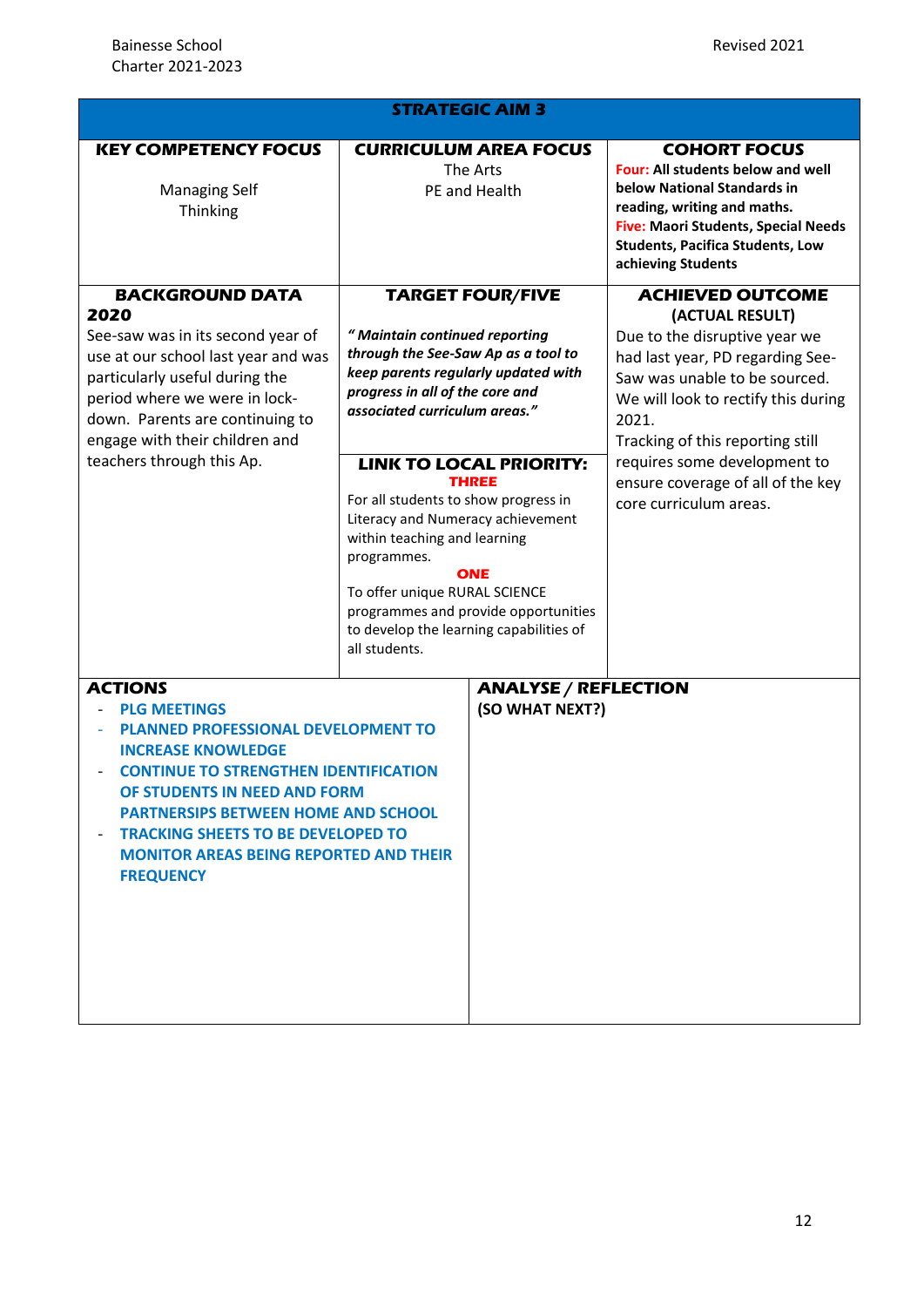#### Bainesse School Revised 2021 Charter 2021-2023

#### **LOCAL PRIORITY ONE**

Continue to offer unique RURAL SCIENCE programmes and provide opportunities to develop the learning capabilities of all students.

That all students will participate fully in the life of the school with their identified strengths achieving success for them as individuals.

#### **LOCAL PRIORITY THREE**

For all students to show progress in Literacy and Numeracy achievement within teaching and learning programmes.

#### **LOCAL PRIORITIES**

**Local Priorities will be identified through:**

Data gathering, observations and self–review in consultation with staff, community and our Board of Trustees.

In meeting the national and local priorities, the school undertakes to work within the National Administration Guidelines Framework.



To provide educational, social, cultural, sporting, EOTC opportunities and competitions within the Te Kawau group, the wider Manawatu and Nationally. students:

**LOCAL PRIORITY TWO**

Form positive partnerships and build strong relationship skills through a connected curriculum.

#### **LOCAL PRIORITY FIVE**

To promote an inclusive rural community atmosphere and traditional RURAL + values to ensure Bainesse is the school of choice.

students: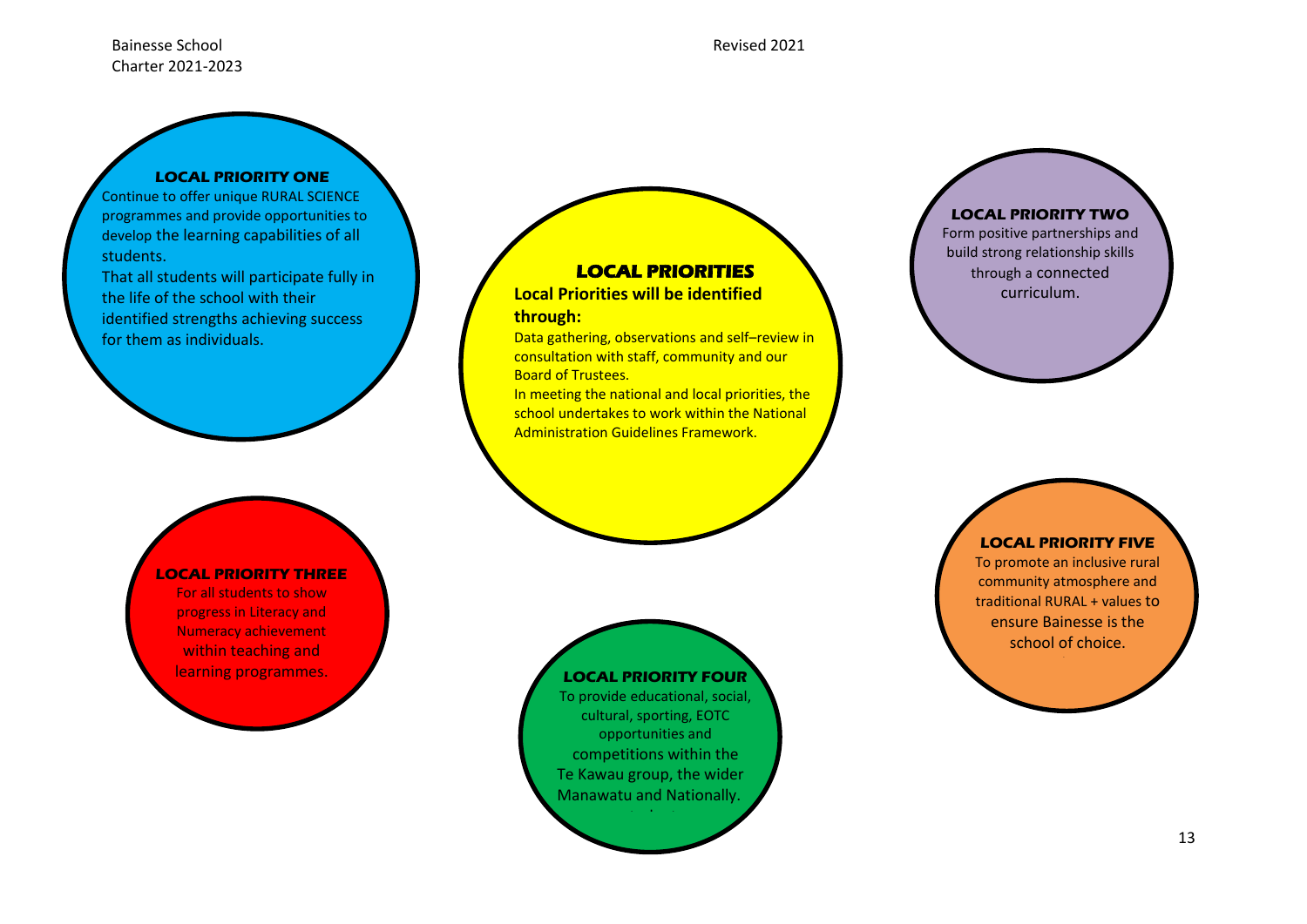|                                                                                                                                                                                                                                                                                                                                                                                                                                                                                                                                                                                                                                                                                                              | <b>LOCAL PRIORITY AIM</b>                                                                                                                                                                                                                                                                                                                |                             |                                                                                                                                                                                                                                                                                                                                                                                                           |
|--------------------------------------------------------------------------------------------------------------------------------------------------------------------------------------------------------------------------------------------------------------------------------------------------------------------------------------------------------------------------------------------------------------------------------------------------------------------------------------------------------------------------------------------------------------------------------------------------------------------------------------------------------------------------------------------------------------|------------------------------------------------------------------------------------------------------------------------------------------------------------------------------------------------------------------------------------------------------------------------------------------------------------------------------------------|-----------------------------|-----------------------------------------------------------------------------------------------------------------------------------------------------------------------------------------------------------------------------------------------------------------------------------------------------------------------------------------------------------------------------------------------------------|
| <b>VALUE FOCUS</b>                                                                                                                                                                                                                                                                                                                                                                                                                                                                                                                                                                                                                                                                                           | <b>KEY COMPETENCY AREA</b>                                                                                                                                                                                                                                                                                                               |                             | <b>COHORT FOCUS</b>                                                                                                                                                                                                                                                                                                                                                                                       |
| Understanding<br>Positivity                                                                                                                                                                                                                                                                                                                                                                                                                                                                                                                                                                                                                                                                                  | Participating and Contributing                                                                                                                                                                                                                                                                                                           |                             | All students with identified needs                                                                                                                                                                                                                                                                                                                                                                        |
| <b>BACKGROUND DATA</b>                                                                                                                                                                                                                                                                                                                                                                                                                                                                                                                                                                                                                                                                                       | <b>TARGET SIX</b>                                                                                                                                                                                                                                                                                                                        |                             | <b>ACHIEVED OUTCOME</b>                                                                                                                                                                                                                                                                                                                                                                                   |
| 2020<br>Our school continues to provide far<br>more academic, sports and cultural<br>opportunities than is expected from<br>most schools. We do this to ensure<br>every student is gaining multiple<br>opportunities to 'shine' in the areas<br>they are strong in. It also makes<br>school far more stimulating to have<br>numerous events to look forward to<br>among the normal school days.                                                                                                                                                                                                                                                                                                              | "That all students will<br>participate fully in the life of the<br>school with their identified<br>strengths achieving success for<br>them as individuals"<br><b>LINK TO LOCAL PRIORITY:</b><br><b>FIVE</b><br>To promote the rural school<br>family atmosphere and<br>traditional RURAL + values so<br>Bainesse is the school of choice |                             | (ACTUAL RESULT)<br>Our traditional events were able to<br>be maintained for the most part,<br>with the Co-Vid break only cancelling<br>our Te Kawau Cross Country and<br>meaning we had to record our<br>Matariki presentation.<br>The results of our students in<br>interschool events continue to be<br>outstanding, winning the Top<br>Schools event this year and the<br>interschool swimming trophy. |
| <b>ACTIONS</b>                                                                                                                                                                                                                                                                                                                                                                                                                                                                                                                                                                                                                                                                                               |                                                                                                                                                                                                                                                                                                                                          | <b>ANALYSE / REFLECTION</b> |                                                                                                                                                                                                                                                                                                                                                                                                           |
| <b>COLLECT WHANAU VOICE ABOUT THEIR</b><br><b>LEARNERS STRENGTHS DURING PARENT</b><br><b>INTERVIEWS</b><br><b>CONTINUE TO EMBED THE RURAL + VALUES</b><br><b>MONITOR STUDENTS MOTIVATION AND</b><br><b>ENGAGEMENT</b><br>SELF-REVIEW OF SCHOOL EVENTS WITH<br><b>STUDENT INPUT</b><br>USE IEP, AGENCIES AND NETWORKS TO GAIN<br><b>FUNDING FOR SPECIAL LEARNING AND</b><br><b>BEHAVIOUR NEEDS</b><br><b>DEVELOP LEADERSHIP POTENTIAL</b><br><b>IDENTIFY STUDENTS STRENGTHS AND OFFER</b><br><b>OPPORTUNITIES TO EXCEL IN IDENTIFIED</b><br>AREAS: KAPA HAKA, ARTS, SCIENCE, SPORT:<br><b>EXPERT COACHING, FESTIVALS, RURAL SCIENCE:</b><br>- GARDENS<br>KEEP THE TRADITIONS: AG DAY, MATARIKI,<br><b>ETC</b> |                                                                                                                                                                                                                                                                                                                                          | (SO WHAT NEXT?)             |                                                                                                                                                                                                                                                                                                                                                                                                           |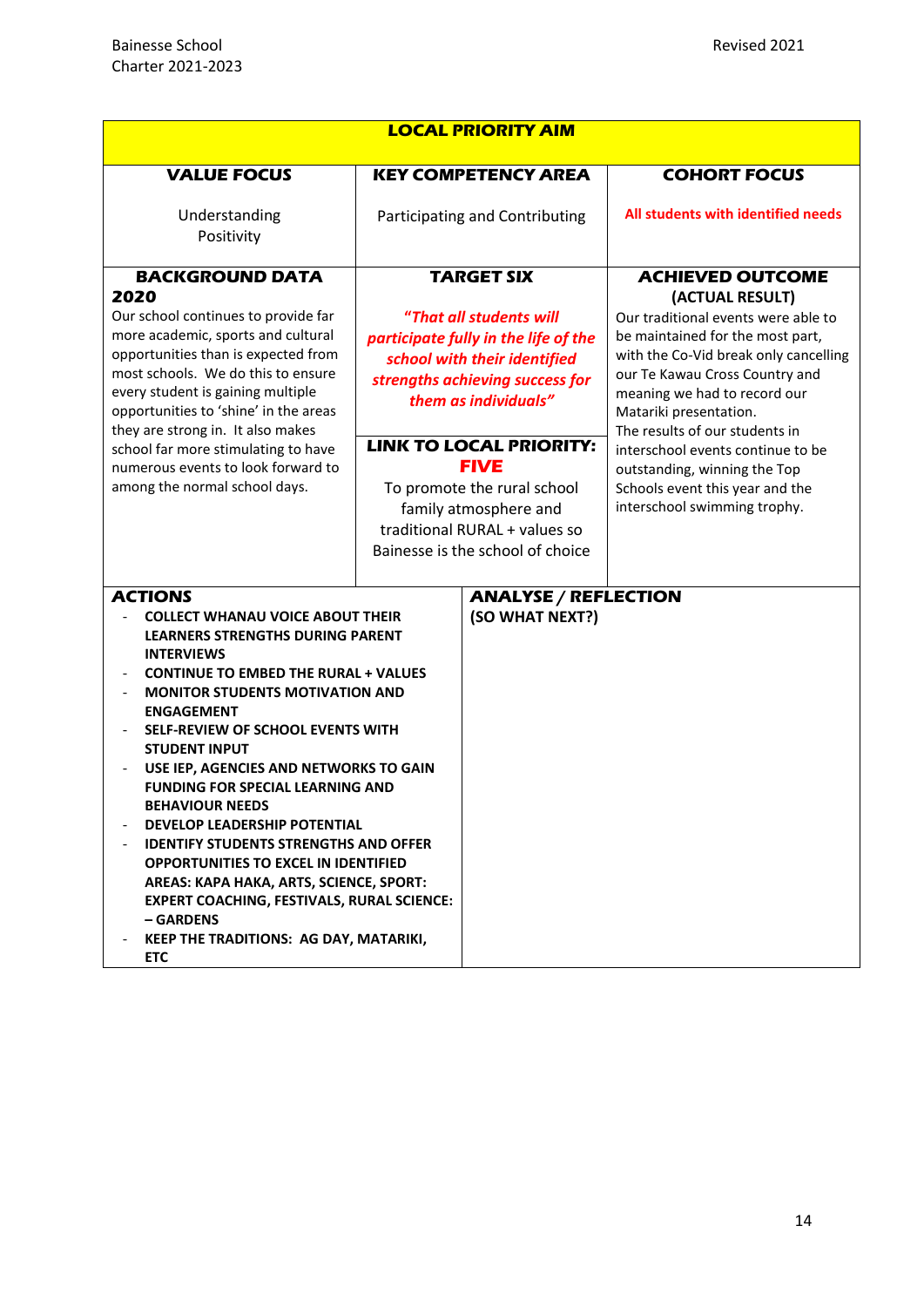#### Bainesse School Revised 2021 Charter 2021-2023

**Curriculum Focus NAG 1**

Writing/Reading/Science

Use of the House of Science being provided through the Horowhenua area

Junior & Middle class phonemic awareness programmes continued

Continued ICT development and purchase – See-Saw & I-Pads

#### **Staff Development NAG 3**

Reading/Writing/Digital Technologies: Digital Circus PD/Peer School Moderation/E-Asttle

ICT: See-Saw programme Online learning modules

Individual professional development catered to staff needs

PLG and TODs

#### **Health and Safety NAG 5**

Regular safety audits and reports (1 per term)

Review evacuation procedure and hold regular practices (1 per term/per emergency)

Hazards Register

Continually update the Health and Safety Portfolio and policies

Ensure water testing and pool testing are carried out regularly

#### **Personnel NAG3**

Revise the Bainesse School Performance Management System to appraise staff performance in line with new regulations.

Have regular staff meetings for increased communication/continuity timetabled into school day

Administration Meetings/PLG separate

Regular classroom observations

#### **School Review NAG 2/2A**

Review policies and procedures as per revised 3 year; Self Review Cycle

Review curriculum statements and programmes as stated in the Curriculum Review Plan

Review achievement and alignment with Bainesse School Standards – assessment tools and look to revise them

Complete variance report

#### **Bainesse School Annual Plan 2021**

This is the Annual Plan for Bainesse School for 2021.

It outlines the areas we have prioritised for our budget, staff training and major curriculum focus.

These actions will combine to have a positive impact on student achievement.

The School Charter, Strategic Plan, Self-review Schedule (Policies and Procedures) and Curriculum Delivery Plan all assist us in meeting our annually updated goals.

These documents are available at school for you to view.

#### **Finance NAG 4**

Meet audit requirements and deadlines FOS/Fundraising money/Grant applications

Continue to put funds aside for cyclical maintenance and as security for future unforeseen costs

Continue to monitor our financial systems closely and work with Education Services to ensure improvements are implemented where necessary

#### **Community Partnership**

School events reported to community and news media

Te Kawau Cross Country

Swimming sports, cross country, school production, Agricultural Day and end of year prize giving

Communication: Term calendar

Rural Family Celebrations: one per term

Marae Visit/Stay over – liaise with local Iwi

Newsletter/parent information meetings

School Production

#### **Legislation and Administration NAG 6/7**

Meet all MoE and government legal obligations Complete Charter/Analysis of Variance/Standards Reports: March 1 Annual Report completed Meet all deadlines

#### **Board Development NAG 2**

Board training as available for all BOT members – NZSTA

Use of self-review tools/BOT cycle

15 NEGS/NAGS focus for 2021

# **Property NAG 4**

School Hall up-grade funding process continued with only next two stages required

Community Action Groups: Compost, rubbish, PE shed, recycling with planned changes implemented

Remaining 5 year property plan funding to be utilised for school swimming pool upgrade and staffroom alterations to create more room.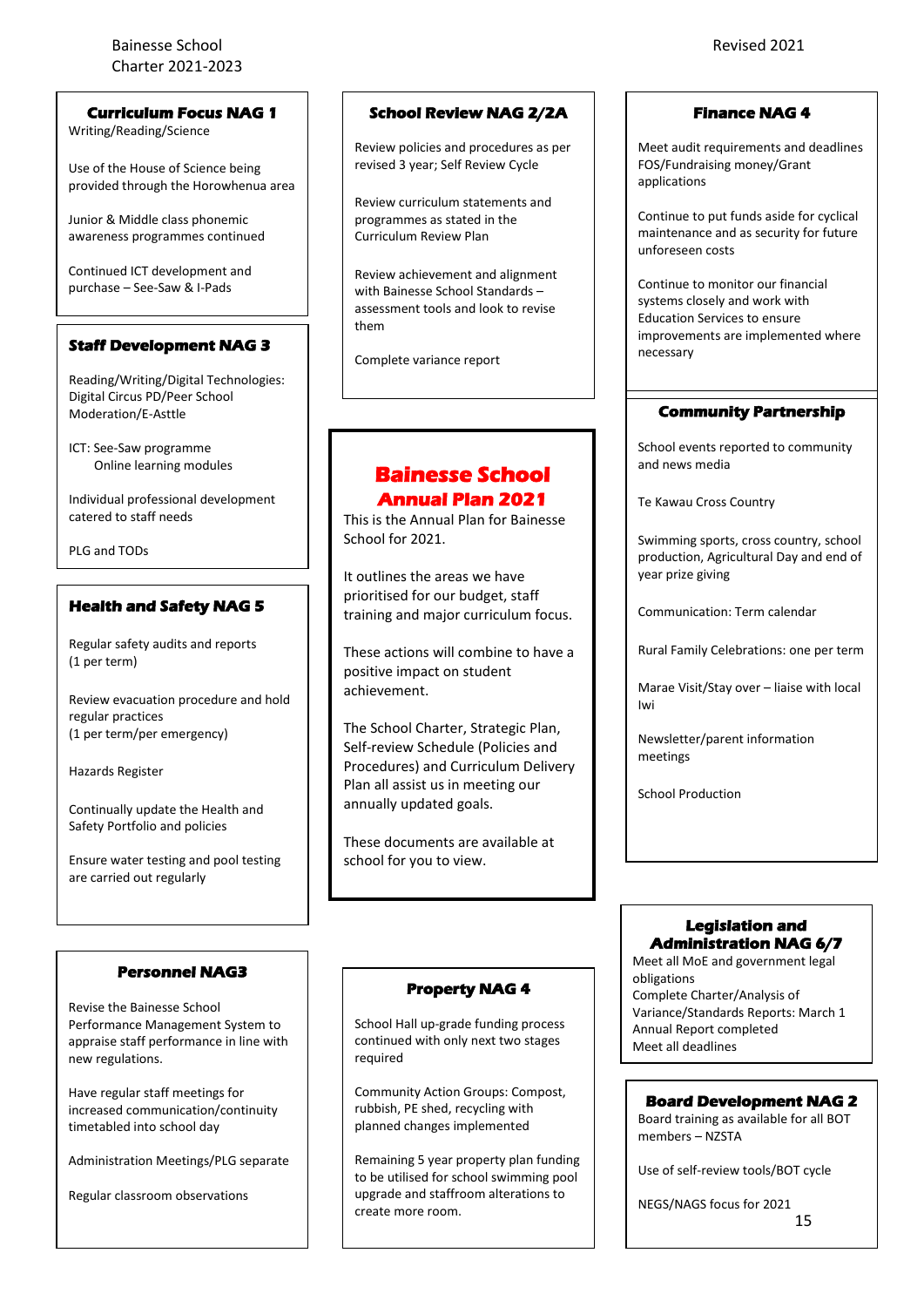#### **ANNUAL ACHIEVEMENT AIMS:**

**1. To advance student achievement through quality teaching and learning.** (NAG #1). **Objectives:**

- to advance learning through annual student achievement targets related to National **Standards**
- to cater for the individual needs of children
- to provide professional learning and implement the Bainesse School Curriculum
- to consult with the school community and share the development of the Bainesse School Curriculum

**Broad Student Achievement Targets:**

- **Student Achievement Target One** *"Students will be achieving at or above the Bainesse Standards for Writing and target students will be making accelerated progress towards the National Standards."*
- **Student Achievement Target Two** *"Students will be achieving at or above the Bainesse Standards for Reading and target students will be making accelerated progress towards the National Standards."*
- **Student Achievement Target Three** *"That all students will be achieving at or above the Bainesse Standards in Numeracy and Mathematics."*

**Specific Student Achievement Targets:**

- **Student Achievement Target Four** *"For our six students in this year's Year 2-4 group who are currently below the standard in Writing to show accelerated progress to move into the'at' category."*
- **Student Achievement Target Five**  *"For our six students in this year's Year 2-4 group who are currently below the standard in Reading to show accelerated progress to move into the 'at' category."*
- **Student Achievement Target Six**  *"For our four students in this year's Year 4-5 group who are currently below the standard in Numeracy to show accelerated progress to move into the 'at' category."*

### **2. To advance student achievement by providing a safe physical and emotional environment.** (NAG #5/6)

#### **Objectives:**

- to provide a safe physical and emotional environment**:** Health and Safety checks every term**/**Evacuation procedures with termly checks
- to effectively manage changing legislation
- to keep facilities and spaces maintained for learning in line with our strategic direction

#### **Development Areas:**

- Swimming pool relining
- Hall upgrade
- Staffroom redevelopment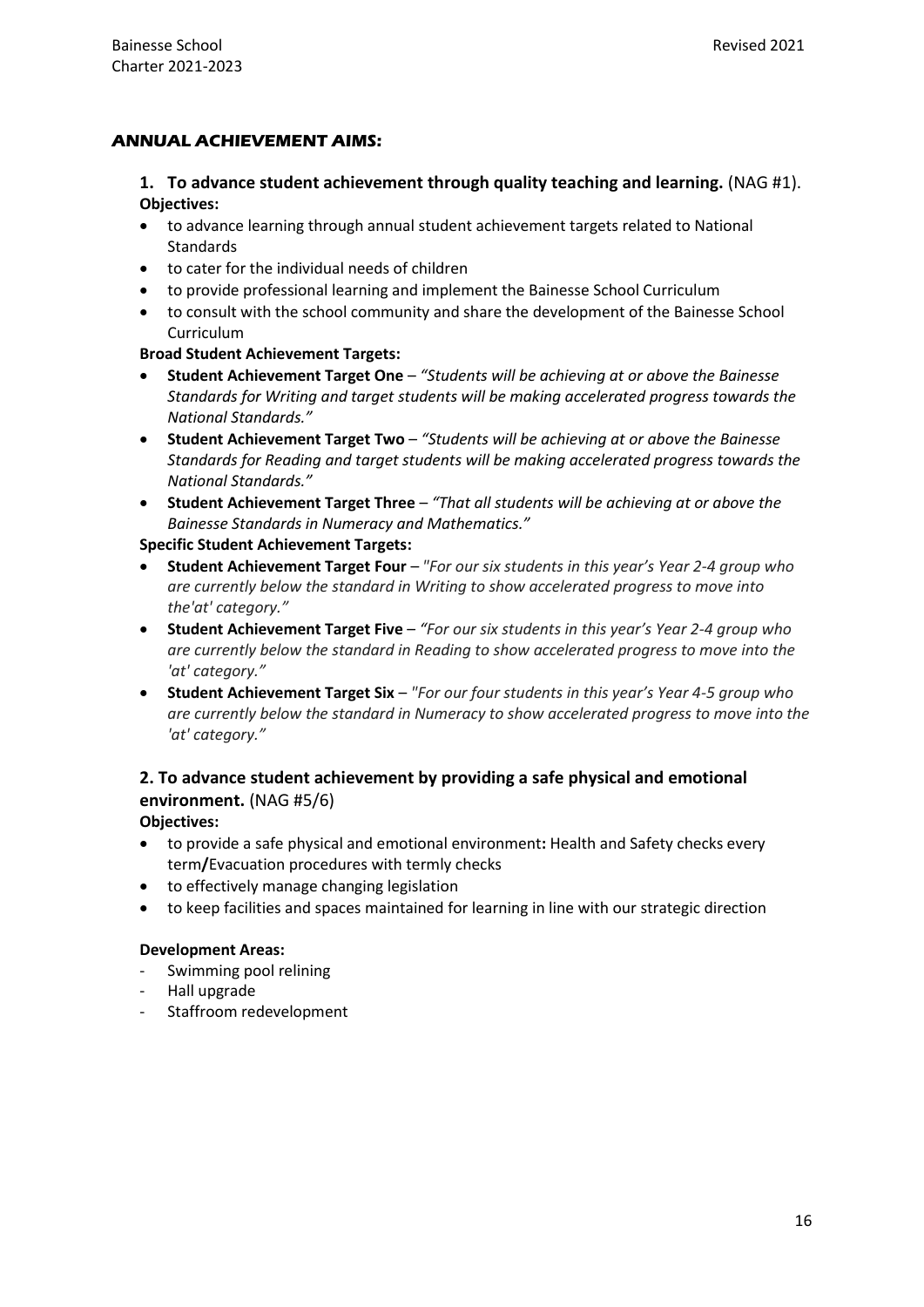| <b>ANNUAL ACHIEVEMENT AIM 1</b><br>To advance student achievement through quality teaching and learning. (NAG #1).                                                                                                                                                                                                                                                                                                                                                                                                                                                                                                                                                      |                                                                                                                                                                                                                                                                                                                                                                                                                                                                                                                                                                                 |                                                                                                                                                                                                                                                                                                                                                                                                                                                                                                                                                                                                                                                                      |  |  |  |
|-------------------------------------------------------------------------------------------------------------------------------------------------------------------------------------------------------------------------------------------------------------------------------------------------------------------------------------------------------------------------------------------------------------------------------------------------------------------------------------------------------------------------------------------------------------------------------------------------------------------------------------------------------------------------|---------------------------------------------------------------------------------------------------------------------------------------------------------------------------------------------------------------------------------------------------------------------------------------------------------------------------------------------------------------------------------------------------------------------------------------------------------------------------------------------------------------------------------------------------------------------------------|----------------------------------------------------------------------------------------------------------------------------------------------------------------------------------------------------------------------------------------------------------------------------------------------------------------------------------------------------------------------------------------------------------------------------------------------------------------------------------------------------------------------------------------------------------------------------------------------------------------------------------------------------------------------|--|--|--|
|                                                                                                                                                                                                                                                                                                                                                                                                                                                                                                                                                                                                                                                                         |                                                                                                                                                                                                                                                                                                                                                                                                                                                                                                                                                                                 |                                                                                                                                                                                                                                                                                                                                                                                                                                                                                                                                                                                                                                                                      |  |  |  |
| <b>CURRICULUM</b><br><b>FOCUS</b><br><b>WRITING</b>                                                                                                                                                                                                                                                                                                                                                                                                                                                                                                                                                                                                                     | <b>CURRICULUM AND KEY</b><br><b>COMPETENCY AREA</b><br>English - Writing<br>Using Language, Symbols and Text                                                                                                                                                                                                                                                                                                                                                                                                                                                                    | <b>COHORT FOCUS - 2021</b><br>6 students total<br>Year $2 - 3$<br>Year $3 - 1$<br>Year $4 - 2$                                                                                                                                                                                                                                                                                                                                                                                                                                                                                                                                                                       |  |  |  |
|                                                                                                                                                                                                                                                                                                                                                                                                                                                                                                                                                                                                                                                                         |                                                                                                                                                                                                                                                                                                                                                                                                                                                                                                                                                                                 |                                                                                                                                                                                                                                                                                                                                                                                                                                                                                                                                                                                                                                                                      |  |  |  |
| <b>BACKGROUND DATA</b><br><b>QUALITATIVE</b><br>Last year saw writing as our top<br>ranked core curriculum area with a<br>school wide level of 97% at and<br>above required levels.<br>The goal for 2020 would be to aspire<br>to end the year as close to this grade<br>again as possible, but realistically it<br>was always going to be hard to attain<br>due to the transitional nature of our<br>country school and the fact that 97%<br>is higher than what one would<br>normally expect.<br><b>QUANTITATIVE</b><br><b>2020 DATA</b><br><b>WELL BELOW: 0 students - 0%</b><br>BELOW: 11 students - 18%<br><b>AT: 44 students - 71%</b><br>ABOVE: 7 students - 11% | <b>TARGETS ONE &amp; FOUR</b><br>"Students will be achieving at or<br>above the Bainesse Standards for<br>Writing and targeted students will<br>be making accelerated progress<br>towards the National Standards."<br>"For our six students in this year's<br>Year 2-4 group who are currently<br>below the standard in Writing to<br>show accelerated progress to move<br>into the'at' category."<br><b>LINK TO LOCAL PRIORITY:</b><br><b>THREE</b><br>For all students to show progress<br>in literacy and numeracy<br>achievement within teaching and<br>learning programmes | <b>ACHIEVED OUTCOME</b><br>(ACTUAL RESULT)<br>Positive results were achieved in<br>the writing area with school wide<br>levels of 71% (44 students) of<br>students being 'at' the required<br>level and another 11% (7 students)<br>of students being 'above' the level<br>required. This was a combined<br>result of 82% at and above the<br>standard required.<br>With regards to the cohort<br>focus/target group of two students,<br>one of the two students who was<br>below made it to the 'at' level by<br>the end of 2020, which meant he<br>had made accelerated progress.<br>The other student has closed the<br>gap and will continue to be<br>monitored. |  |  |  |
| <b>ACTIONS</b><br><b>MONITOR CHANGES FROM</b><br><b>2020 CURRICULUM REVIEW</b><br><b>PLG PROFESSIONAL</b><br><b>DISCUSSIONS</b><br><b>NEW WRITING RESOURCES:</b><br><b>FUNDING</b><br>LINKS BETWEEN READING<br>AND WRITING PRACTISED<br><b>AND EVIDENCED IN</b><br><b>TEACHER PLANNING</b><br><b>LIZ KANE PD INITIATIVES</b><br><b>IMPLEMENTED INTO</b><br><b>TEACHING AND PLANNING</b><br><b>THROUGHOUT 2021</b>                                                                                                                                                                                                                                                       |                                                                                                                                                                                                                                                                                                                                                                                                                                                                                                                                                                                 | <b>ANALYSE / REFLECTION</b><br>(SO WHAT NEXT?)<br>We have been through E-Asttle<br>training previously but a refresher<br>would be beneficial just to keep<br>current practices up to date.<br>PACT may also be worth<br>investigation to see whether it is of<br>assistance as well.<br>Of the target group, only one<br>student didn't make it to the 'at'<br>level and this student will be<br>tracked again through 2021 as to<br>the progress he makes.                                                                                                                                                                                                         |  |  |  |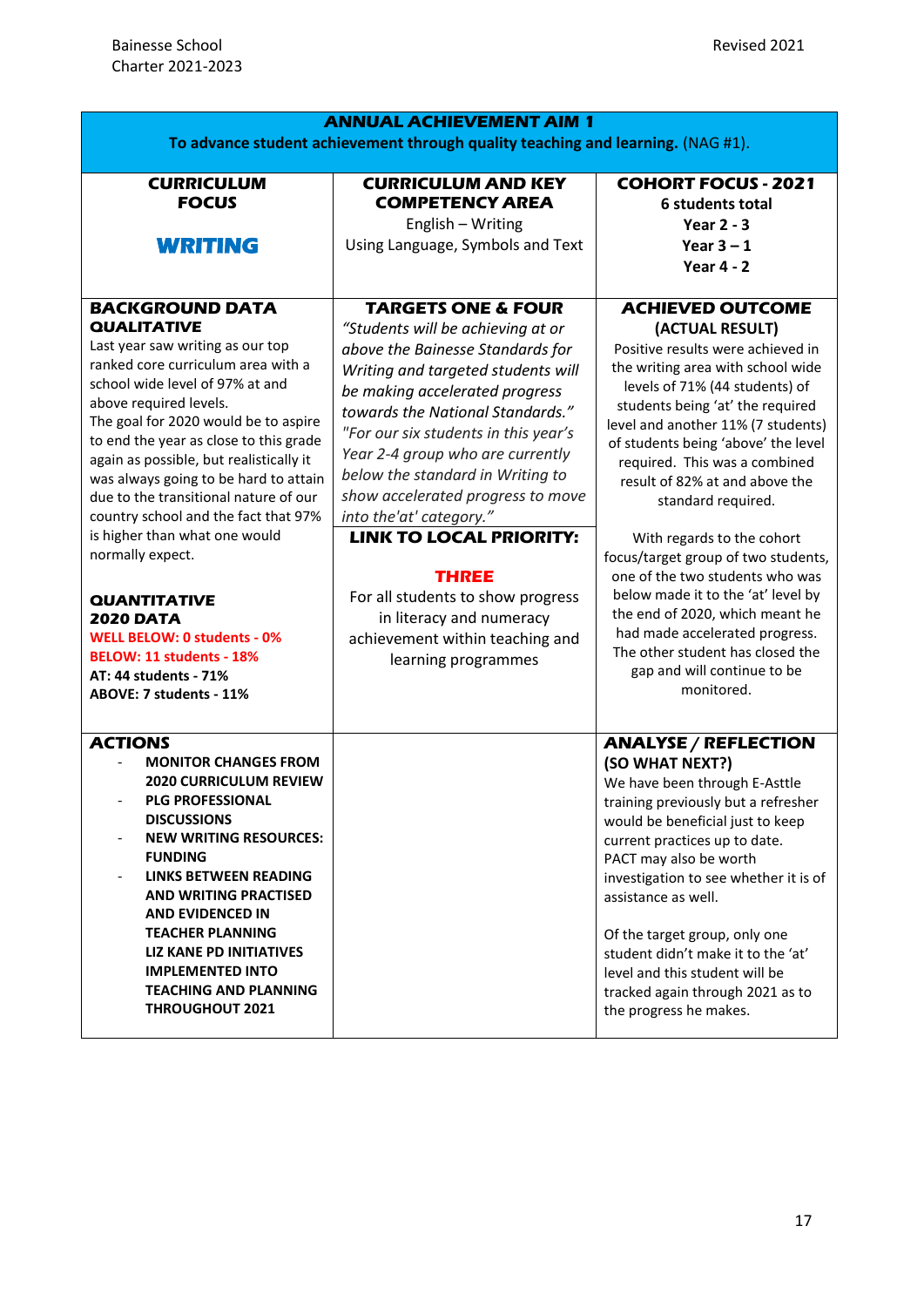|                                                                                                                                                                                                                                                                                                                                                                                                                                      |                                                                                                                                                                                                                                                                                                                                                                                                                                                                                    | <b>ANNUAL ACHIEVEMENT AIM 1</b>                                                                                                                                                                                                                                                                                                                                                                                                                                                                                                                                                                                            |                                                                                                                                                                                                                                                                                                                                                                                                          |
|--------------------------------------------------------------------------------------------------------------------------------------------------------------------------------------------------------------------------------------------------------------------------------------------------------------------------------------------------------------------------------------------------------------------------------------|------------------------------------------------------------------------------------------------------------------------------------------------------------------------------------------------------------------------------------------------------------------------------------------------------------------------------------------------------------------------------------------------------------------------------------------------------------------------------------|----------------------------------------------------------------------------------------------------------------------------------------------------------------------------------------------------------------------------------------------------------------------------------------------------------------------------------------------------------------------------------------------------------------------------------------------------------------------------------------------------------------------------------------------------------------------------------------------------------------------------|----------------------------------------------------------------------------------------------------------------------------------------------------------------------------------------------------------------------------------------------------------------------------------------------------------------------------------------------------------------------------------------------------------|
| <b>CURRICULUM</b><br><b>FOCUS</b><br><b>READING</b><br><b>BACKGROUND DATA</b><br><b>QUALITATIVE</b><br>Having now had two full years of<br>implementing the Liz Kane phonemic<br>awareness programme, results are<br>really starting to show through.<br>We have noticed a large increase in the<br>reading skills of our Junior students in<br>particular and have also continued to<br>invest a sizeable amount of funds into      | To advance student achievement through quality teaching and learning. (NAG #1).<br><b>CURRICULUM AND KEY</b><br><b>COMPETENCY AREA</b><br>English - Reading<br>Using Language, Symbols and Text<br><b>TARGET TWO</b><br>"Students will be achieving at or<br>above the National Standard for<br>reading and target students will be<br>making accelerated progress<br>towards the National Standards."<br>"For our six students in this year's<br>Year 2-4 group who are currently |                                                                                                                                                                                                                                                                                                                                                                                                                                                                                                                                                                                                                            | <b>COHORT</b><br><b>FOCUS</b><br>6 students total<br>Year $2 - 3$<br>Year $3 - 1$<br><b>Year 4 - 2</b><br><b>ACHIEVED OUTCOME</b><br>(ACTUAL RESULT)<br>The results achieved in the<br>reading area were very pleasing<br>with school wide levels of 60% (37<br>students) of students being 'at'<br>the required level and another<br>22% (14 students) of students<br>being 'above' the level required. |
| the resources that support this<br>programme.<br><b>QUANTITATIVE</b><br><b>2020 DATA</b>                                                                                                                                                                                                                                                                                                                                             | into the 'at' category."                                                                                                                                                                                                                                                                                                                                                                                                                                                           | below the standard in Reading to<br>show accelerated progress to move<br><b>LINK TO LOCAL PRIORITY:</b>                                                                                                                                                                                                                                                                                                                                                                                                                                                                                                                    | This was a combined result of<br>82% at and above the standard<br>required.<br>There were two cohort<br>focus/target groups of four                                                                                                                                                                                                                                                                      |
| WELL BELOW: 0 student = 0%<br><b>BELOW: 11 students = 18%</b><br>AT: 37 students = $60\%$<br>ABOVE: 14 students = 22%                                                                                                                                                                                                                                                                                                                | <b>THREE</b><br>For all students to show progress in<br>literacy and numeracy achievement<br>within teaching and learning<br>programmes                                                                                                                                                                                                                                                                                                                                            |                                                                                                                                                                                                                                                                                                                                                                                                                                                                                                                                                                                                                            | students in Year 2-4 and 3<br>students in Year 7 for 2020. Three<br>of the seven students who were<br>below made it to the 'at' level by<br>the end of 2020, which meant<br>they had made accelerated<br>progress. The other four will<br>continue to be monitored during<br>2021.                                                                                                                       |
| <b>ACTIONS</b><br><b>MONITOR CHANGES FROM 2020</b><br><b>CURRICULUM REVIEW AND TEACHING AS</b><br><b>INQUIRY FINDINGS</b><br>PLG PROFESSIONAL DISCUSSIONS<br><b>NEW READING RESOURCES: FUNDING</b><br>HOME LEARNING REINFORCED<br>LINKS BETWEEN READING AND WRITING<br><b>PRACTISED AND EVIDENCED IN TEACHER</b><br><b>PLANNING</b><br>PHONEMIC AWARENESS PROGRAMME AND<br>THE CODE SPELLING PROGRAMME CONTINUE<br>TO BE IMPLEMENTED |                                                                                                                                                                                                                                                                                                                                                                                                                                                                                    | <b>ANALYSE / REFLECTION</b><br>(SO WHAT NEXT?)<br>Our staff are now very competent and confident in their<br>abilities with regards to the utilisation of the Liz Kane<br>reading programme. We will continue to invest in this<br>programme and will look to investigate how other schools<br>are utilising it as well. We have balanced our approach at<br>the Junior to Middle levels with comprehension activities<br>being included as well to ensure decoding isn't the only<br>focus.<br>The four students in the target group who didn't make the<br>'at' level for reading will be tracked again throughout 2021. |                                                                                                                                                                                                                                                                                                                                                                                                          |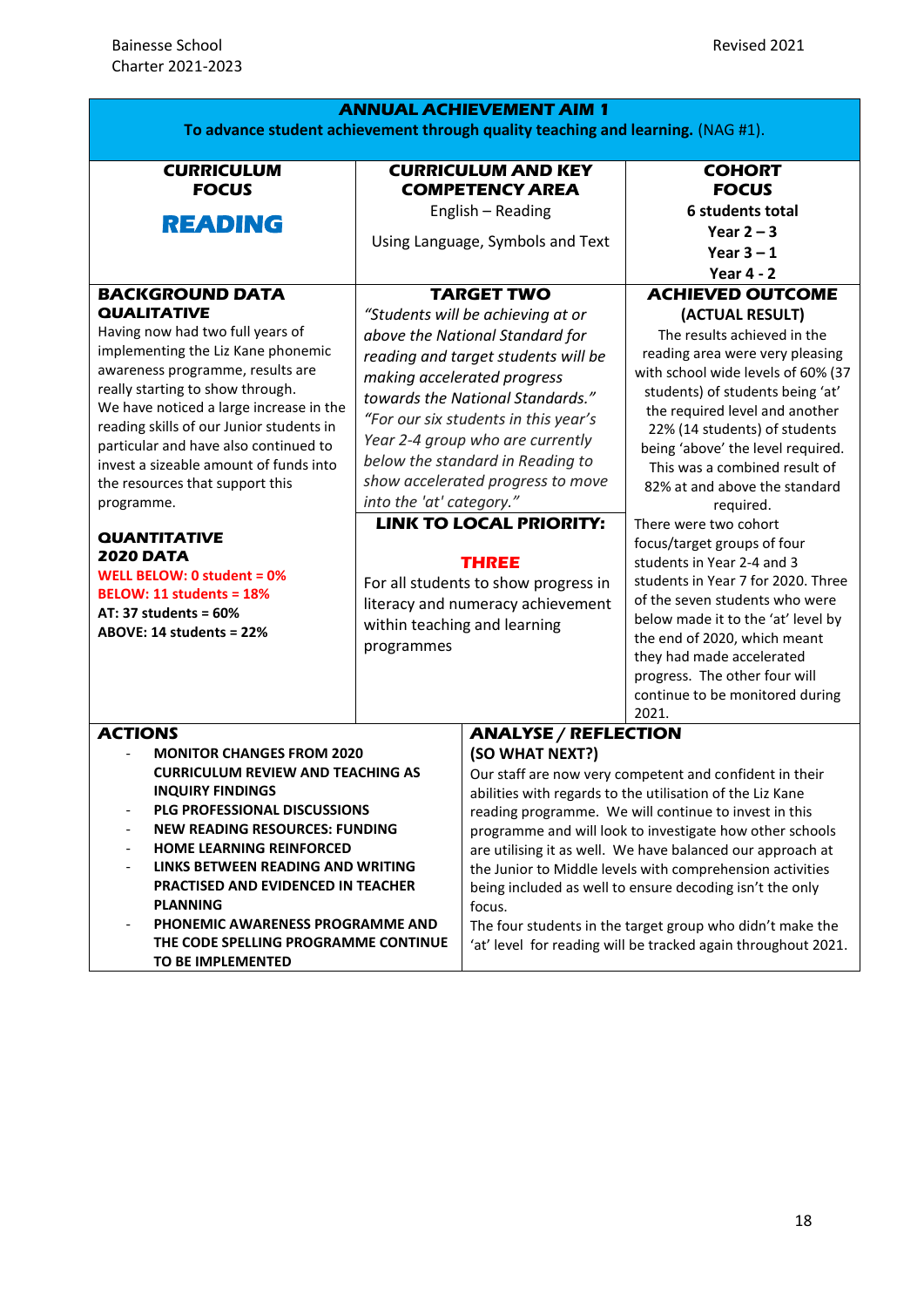| <b>ANNUAL AIM ACHIEVEMENT 1</b><br>To advance student achievement through quality teaching and learning. (NAG #1).                                                                                                                                                                                                                                                                                                                    |                                                                                                                                                                                                                                                                                                                                                                                                                                                                                                                |                                                                                                                                                                                                                                                                                                                                                                                                                                                                                                                                                                                |                                                                                                                                                                                                                                                                                                                                                                                                                                                                                                                                                                                                                                             |  |
|---------------------------------------------------------------------------------------------------------------------------------------------------------------------------------------------------------------------------------------------------------------------------------------------------------------------------------------------------------------------------------------------------------------------------------------|----------------------------------------------------------------------------------------------------------------------------------------------------------------------------------------------------------------------------------------------------------------------------------------------------------------------------------------------------------------------------------------------------------------------------------------------------------------------------------------------------------------|--------------------------------------------------------------------------------------------------------------------------------------------------------------------------------------------------------------------------------------------------------------------------------------------------------------------------------------------------------------------------------------------------------------------------------------------------------------------------------------------------------------------------------------------------------------------------------|---------------------------------------------------------------------------------------------------------------------------------------------------------------------------------------------------------------------------------------------------------------------------------------------------------------------------------------------------------------------------------------------------------------------------------------------------------------------------------------------------------------------------------------------------------------------------------------------------------------------------------------------|--|
| <b>CURRICULUM</b><br><b>FOCUS</b><br><b>NUMERACY</b>                                                                                                                                                                                                                                                                                                                                                                                  | <b>CURRICULUM AND KEY</b><br><b>COMPETENCY AREA</b><br><b>Mathematics and Statistics</b><br>Using Language, Symbols and Text                                                                                                                                                                                                                                                                                                                                                                                   |                                                                                                                                                                                                                                                                                                                                                                                                                                                                                                                                                                                | <b>CHOHORT FOCUS</b><br>4 students total<br>Year $4 - 3$<br><b>Year 5 - 1</b>                                                                                                                                                                                                                                                                                                                                                                                                                                                                                                                                                               |  |
| <b>BACKGROUND DATA</b><br><b>QUALITATIVE</b><br>Numeracy scores have once again been<br>consistently high, usually scoring between<br>the 80-90 percentiles.<br>It continues to be the curriculum area with<br>the smallest margin between our boys and<br>our girls.<br><b>QUANTITATIVE</b><br><b>2020 DATA</b><br>WELL BELOW: 0 student = 0%<br>BELOW: 11 students = 18%<br>AT: 36 students = $58\%$<br>ABOVE: 15 students = 24%    | <b>TARGETS THREE &amp; FIVE</b><br>"That all students will be achieving<br>at or above the National Standards<br>in Numeracy and Mathematics."<br>"For our four students in this year's<br>Year 4-5 group who are currently<br>below the standard in Numeracy to<br>show accelerated progress to move<br>into the 'at' category."<br><b>LINK TO LOCAL PRIORITY:</b><br><b>THREE</b><br>For all students to show progress in<br>literacy and numeracy achievement<br>within teaching and learning<br>programmes |                                                                                                                                                                                                                                                                                                                                                                                                                                                                                                                                                                                | <b>ACHIEVED OUTCOME</b><br>(ACTUAL RESULT)<br>School wide levels in Numeracy<br>were 58% (36 students) being 'at'<br>the required level and another<br>24% (15 students) being 'above'<br>the level required. This was a<br>combined result of 82% at and<br>above the standard required.<br>This score is only 3% down on last<br>year which is a tiny margin.<br>With regards to the cohort<br>focus/target groups of three Year<br>2-3 students and three Year 6-7<br>students, three made it to the at<br>level by the end of 2020 which<br>was a 50% strike rate. The other<br>three will continue to be<br>monitored throughout 2021. |  |
| <b>ACTIONS</b><br><b>TESTING/ASSESSMENT AND MONITORING USING</b><br><b>BAINESSE IKAN/NUMP RESOURCES</b><br><b>STUDENTS GIVEN TASKS AT APPROPRIATE</b><br><b>STAGES/LEVELS</b><br><b>HOME LEARNING</b><br>TA USED TO TARGET STUDENTS WELL BELOW<br><b>TARGET GROUPS SET UP AND REGULARLY</b><br><b>MONITORED</b><br>MATHEX FOR GIFTED AND TALENTED<br>SPECIFIC APS PURCHASED TO BOOST BASIC FACT<br><b>RECALL AND NUMBER KNOWLEDGE</b> |                                                                                                                                                                                                                                                                                                                                                                                                                                                                                                                | <b>ANALYSE / REFLECTION</b><br>(SO WHAT NEXT?)<br>As stated, 85% is still a healthy outcome in any curriculum<br>area, however, we will look to build further on this level<br>again next year.<br>Extra assistance will continue to be given to the three<br>target students who were very close to making the 'at'<br>level.<br>As is always the case in a small school, allowances can be<br>made for some shifts in percentages due to some students<br>transitioning in throughout the year and in some cases,<br>students who were strong in an area, transitioning out. |                                                                                                                                                                                                                                                                                                                                                                                                                                                                                                                                                                                                                                             |  |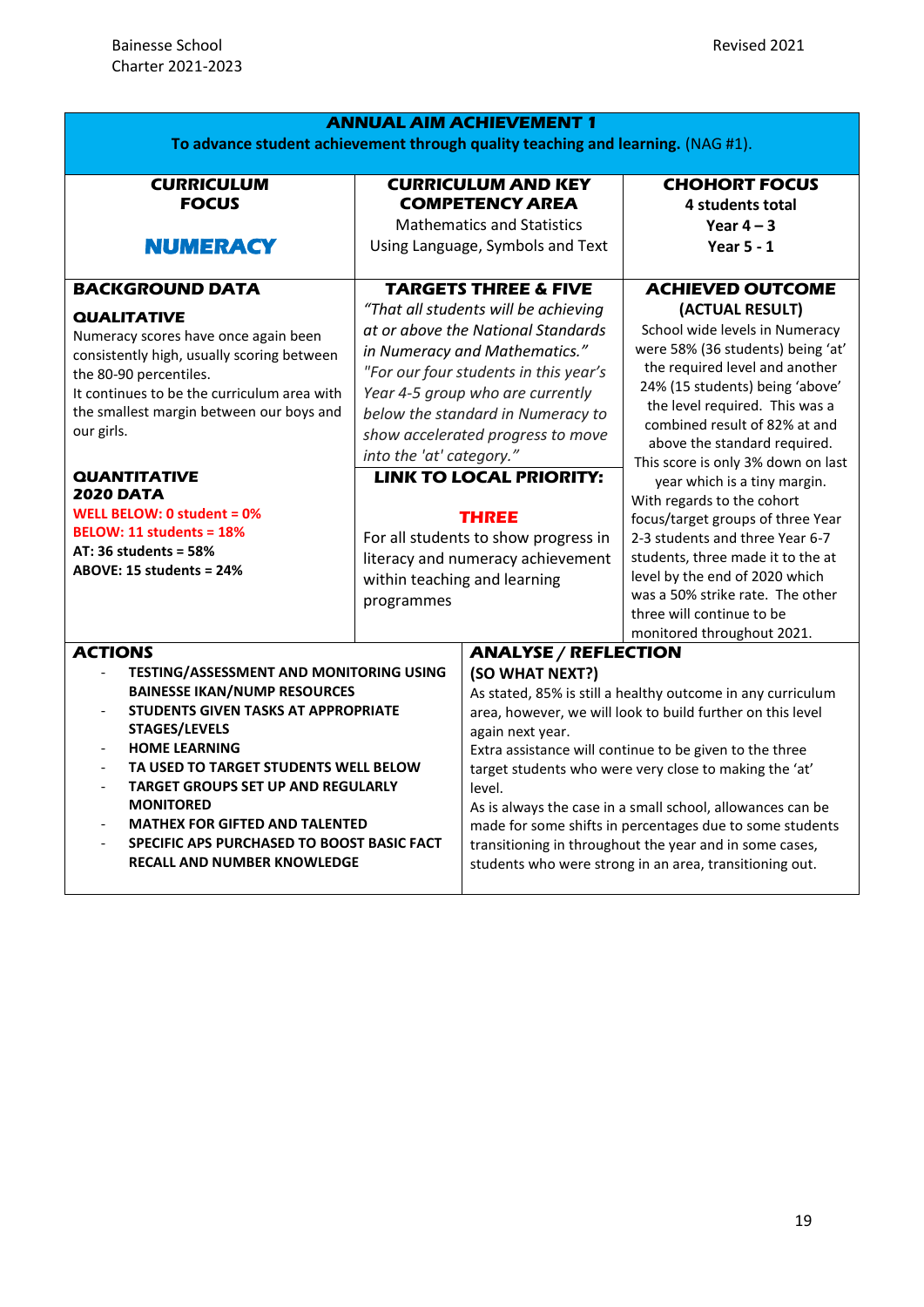## **SUPPORTING DOCUMENTATION**

The following documentation supports us in improving student achievement;

- Bainesse School Curriculum
- BOT Self Review Cycle
- Assessment and Evaluation plan
- Policies and Procedures
- Professional Learning and Development plan

The following documentation supports us in developing good management practices and effective organisational systems:

- Performance Management System (appraisal) plan
- Annual budget
- Procedures for controlling/monitoring expenditure
- Five/Ten year property plan
- Strategic Plan

# **PROCEDURAL INFORMATION**

- Bainesse School will lodge a copy of its annually updated charter with the Ministry of Education by March 1.
- Bainesse School will lodge a copy of its Reports on Student Achievement Targets with the Ministry of Education along with the Variance Report by March 1.
- Bainesse School consults with its community, including our Maori community, regularly as a part of its cycle of self- review. Consultation may include; newsletters, meetings, surveys, consultation evening, strategic plan.
- Targets for student achievement will be identified by staff in consultation with parents and the BOT and in relation to the Bainesse School and expected National standards.
- A copy of the school's charter will be available to parents at the school office and on the school's website – [www.bainesse.school.nz](http://www.bainesse.school.nz/)